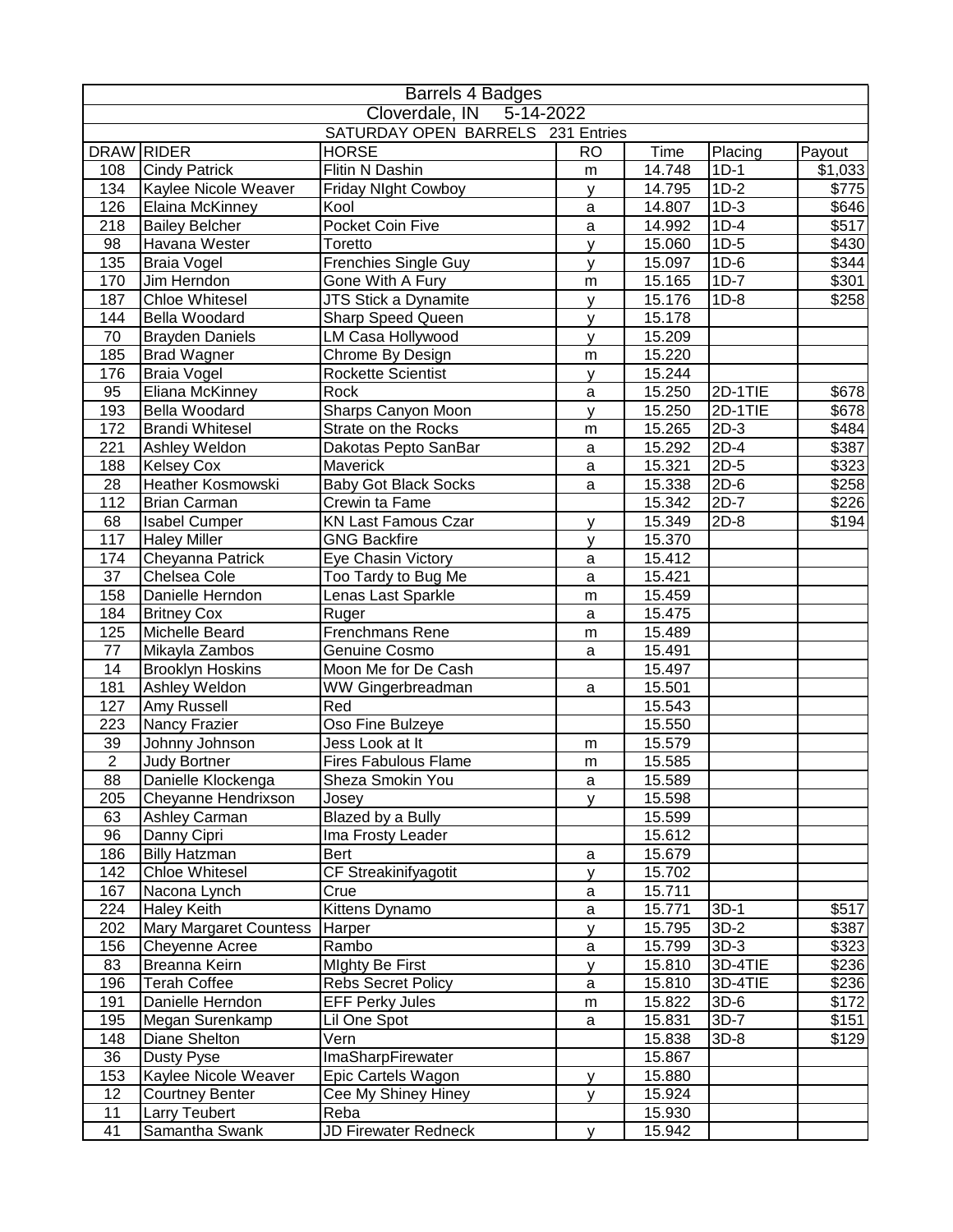| 190             | <b>Carter Bartnick</b>   | Famous Bubble Gum              | a            | 15.942           |        |       |
|-----------------|--------------------------|--------------------------------|--------------|------------------|--------|-------|
| 163             | Havana Wester            | Modeus                         | y            | 15.947           |        |       |
| 220             | Jim Childers             | Ima Runnin for the DR          | m            | 15.948           |        |       |
| 225             | Mandy Isham              | Gracie                         | a            | 15.952           |        |       |
| 85              | <b>Brooklyn Hoskins</b>  | <b>Lightnings Riley</b>        |              | 15.982           |        |       |
| $\overline{35}$ | Emra Dowell              | Shesa French Hero              | У            | 15.986           |        |       |
| $\overline{7}$  | Jozee Rash               | Izzy                           | y            | 16.009           |        |       |
| 103             | Ashley Weldon            | Shocker By Design              | a            | 16.012           |        |       |
| 82              | Deb Smeltzer             | Sadie                          | m            | 16.013           |        |       |
| 177             | Morgan Robinson          | Jerry Lee                      | y            | 16.029           |        |       |
| 18              | <b>Isabel Cumper</b>     | So Frosted in Gold             | V            | 16.030           |        |       |
| $\overline{71}$ | Katelan Conley           | On a Cash Streak               | V            | 16.038           |        |       |
| 250             | Shelby Butcher           | PFF Fire in the Sky            |              | 16.057           |        |       |
| 215             | <b>Heather Oates</b>     | $\overline{\mathsf{F}}$ aith   |              | 16.107           |        |       |
| 192             | <b>Eugene Perry</b>      | <b>WS Poco's Black Lady</b>    | m            | 16.108           |        |       |
| 115             | Emilee Heath             | Watch Zippy Dash               | V            | 16.111           |        |       |
| 61              | Danny Cipri              | <b>Miss JB 1816</b>            |              | 16.118           |        |       |
| 100             | Kaydee Jo Reinholt       | Satch Nimble                   | У            | 16.127           |        |       |
| 46              | Stephanie Nidiffer       | Mozart                         | a            | 16.135           |        |       |
| 45              | David Edwards            | French is Fabulous             |              | 16.136           |        |       |
| 113             | <b>Heather Kosmowski</b> | <b>Streakin for the Chicks</b> | a            | 16.139           |        |       |
| 50              | Maci Donald              | Annie                          | У            | 16.144           |        |       |
| 124             | Cheyanna Patrick         | <b>Hays Victory Socks</b>      | a            | 16.156           |        |       |
| 16              | Mia Crone                | Diamonds Exicte Me             | $\mathsf{v}$ | 16.157           |        |       |
| 151             | Jackie Finn              | Fuel N Up for Cash             | m            | 16.174           |        |       |
| 34              | Paige Wilson             | <b>Bronsins Easy Six</b>       | a            | 16.191           |        |       |
| $\mathbf{1}$    | Kaylee Nicole Weaver     | Kelowna Moon                   | y            | 16.199           |        |       |
| 165             | <b>Lauren Flotow</b>     | Mr Poco Blakburn               | a            | 16.205           |        |       |
| 155             | Kimberlee Standeford     | <b>CDF Queensville King</b>    | a            | 16.208           |        |       |
| 230             | Leslie Sloan             | Phyllis                        | a            | 16.253           |        |       |
| 169             | <b>Terry Heightchew</b>  | <b>TC Rare Bar</b>             | m            | 16.265           |        |       |
| 32              | Deb Smeltzer             | <b>JK Oakies Smart Cat</b>     | m            | 16.277           |        |       |
| 137             | <b>Billy Hatzman</b>     | Cash Money                     |              | 16.278           |        |       |
| 143             | Chelsie Otten            | Famous Fame                    |              | 16.282           |        |       |
| 150             | <b>Carter Bartnick</b>   | Win Chill Six                  | a            | 16.283           |        |       |
| 204             | Morgan Byer              | Never Say Sorry                | a            | 16.284           |        |       |
| 118             | <b>Lillian Pfohl</b>     | Peppy Yello Rose               | a            | 16.300           |        |       |
| 5               | <b>Stephanie Plantz</b>  | Huey                           |              | 16.397           |        |       |
| 6               | Bailee Johnson           | Taxi                           | a            | 16.422           |        |       |
| 47              | Mikayla Zambos           | <b>Eternal Kid Story</b>       | a            | 16.424           |        |       |
| 38              | <b>Brayden Daniels</b>   | TQ Eyes on the Money           | У            | 16.434           |        |       |
| 198             | Mikeala Hook             | Taste of Honey                 | a            | 16.434           |        |       |
| 57              | Madison Duncan           | <b>Nicks Jacked Up Money</b>   | y            | 16.435           |        |       |
| <b>RO</b>       | Chuck Springer           | Gone is the Royal Snow         |              | 16.518           |        |       |
| 157             | <b>Sydney Staley</b>     | Chatter                        | У            | 16.525           |        |       |
| 149             | Meaghan Butler           | Trump                          |              | 16.527           |        |       |
| 33              | Mia McCoy                | Seductive Firewater            |              | 16.546           |        |       |
| 31              | Lloyd Owens              | Lady                           | y            | 16.555           |        |       |
| 92              | <b>Bronson Barth</b>     | ChickApril FoolMoon            | m            |                  |        |       |
| 40              | Bailee Johnson           | Shez a Slick Roar              | m            | 16.579<br>16.600 |        |       |
| 208             |                          |                                | a            | 16.622           |        |       |
|                 | <b>Terry Heightchew</b>  | Indy<br>Hot Rod                |              |                  |        |       |
| 152             | <b>Bailey Belcher</b>    |                                | a            | 16.630           |        |       |
| 54              | Samantha Bortner         | <b>Unos Firewater</b>          | a            | 16.698           |        |       |
| 29              | Mark Melcher             | Dudes Winning Legacy           | m            | 16.708           |        |       |
| 48              | Jolene Ruwe              | <b>TC Docs Smart Play</b>      | m            | 16.738           |        |       |
| 87              | <b>Larry Teubert</b>     | Bella                          |              | 16.759           | 4D-1   | \$258 |
| 66              | Janet Fox                | Shez Freakn Streakn            | m            | 16.761           | $4D-2$ | \$194 |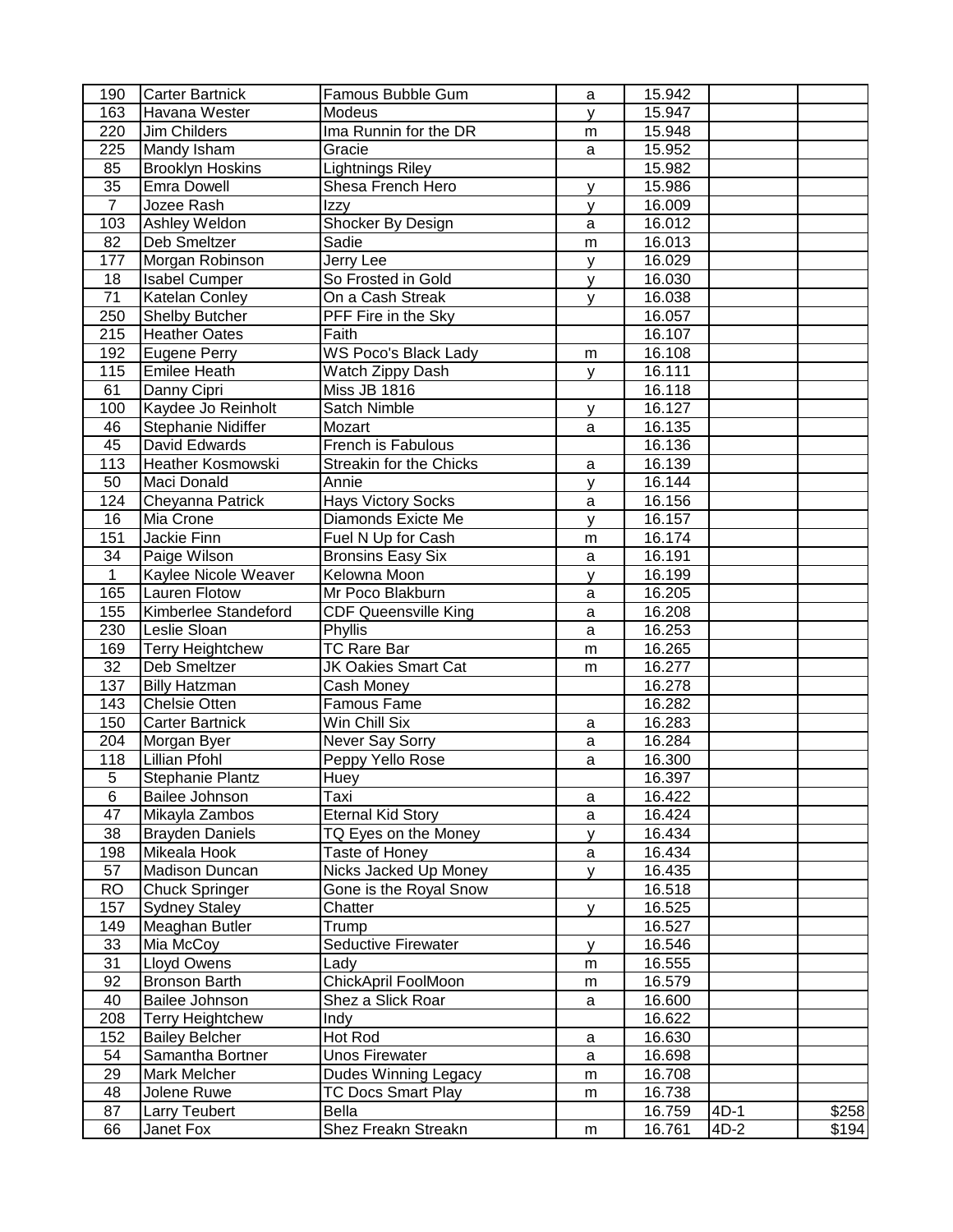| 211              | Angelica Phillips                                  | Three Bugs Gamble                  | a           | 16.774 | $4D-3$ | \$161 |
|------------------|----------------------------------------------------|------------------------------------|-------------|--------|--------|-------|
| 139              | Jenifer Burns                                      | The Last Rebel Flag Standing       | a           | 16.775 | $4D-4$ | \$129 |
| 146              | <b>Billy Hatzman</b>                               | Bayonce                            | a           | 16.791 | 4D-5   | \$108 |
| 216              | <b>Brooke Rosenbarger</b>                          | Dashin till dawn                   |             | 16.796 | $4D-6$ | \$86  |
| 30               | Jennifer Steffy                                    | Kitkat                             | a           | 16.804 | $4D-7$ | \$75  |
| 199              | Ronnie Washburn                                    | <b>Hanks</b>                       |             | 16.836 | $4D-8$ | \$65  |
| 101              | <b>Allison Barkley</b>                             | Shez Designer Fire                 |             | 16.895 |        |       |
| 86               | Alysia Elmore                                      | Gracie                             | a           | 16.896 |        |       |
| 180              | India Kaur                                         | <b>Beauty</b>                      | y           | 17.007 |        |       |
| 13               | Jennifer Andrew                                    | Rally                              | m           | 17.021 |        |       |
| 219              | Kimberlee Standeford                               | <b>Six Loaded Mags</b>             | a           | 17.061 |        |       |
| 200              | Ally Barga                                         | Digger                             | $\mathbf a$ | 17.086 |        |       |
| 51               | John Carter                                        | JR.                                | m           | 17.133 |        |       |
| 119              | <b>Emilee Ivins</b>                                | Make N A Splash                    | V           | 17.138 |        |       |
| 175              | <b>BJ</b> Butler                                   | Parkey                             |             | 17.149 |        |       |
| 43               | Elaina McKinney                                    | Cece                               | a           | 17.156 |        |       |
| 90               | Debbie Owens                                       | Chick-a-do                         | m           | 17.168 |        |       |
| <b>RO</b>        | Valerie Lange                                      | A Smashed Guy                      | a           | 17.179 |        |       |
| 8                | <b>Braxton Rogers</b>                              | Spurr                              | y           | 17.192 |        |       |
| 58               | <b>Bronson Barth</b>                               | <b>Brooks Chick Magnet</b>         | m           | 17.193 |        |       |
| <b>RO</b>        | <b>Chuck Springer</b>                              | Shes A Jet on Fire                 |             | 17.260 |        |       |
| 19               | Miranda Watson                                     | Elsa                               | y           | 17.278 |        |       |
| 64               | <b>Ashley Singh</b>                                | <b>Six</b>                         | $\mathbf a$ | 17.291 |        |       |
| 138              | Susan Hubbard                                      | <b>Missy</b>                       | m           | 17.328 |        |       |
| 120              | Lee Standeford                                     | Dell it Like it Is                 | m           | 17.329 |        |       |
| 52               | Kenra Cobb                                         | Sadie                              |             | 17.353 |        |       |
| 42               | Abi Sebree                                         | Fran Frost                         | a           | 17.377 |        |       |
| 203              | Kristi Smith                                       | Miss Tex Joy                       | a           | 17.416 |        |       |
| 20               | Julie Sedam                                        | <b>Sherwin Williams</b>            |             | 17.444 |        |       |
| 201              | Calli Kirkendoll                                   | <b>Dallas</b>                      | m           | 17.466 |        |       |
| 159              | <b>Christy White</b>                               | <b>Copper Blondie</b>              | $\mathbf a$ | 17.493 |        |       |
| 133              | <b>Billy Hatzman</b>                               | Blew out a Flip Flop               | m           | 17.550 |        |       |
|                  |                                                    | A Dinky Fire                       | a           |        |        |       |
| 81               | Amy Holiday                                        |                                    | m           | 17.602 |        |       |
| 114              | Danny Cipri                                        | Chrome Bullzeye<br><b>Stardust</b> |             | 17.670 |        |       |
| 106              | <b>Taylor Harlan</b><br><b>Whitney Rosenbarger</b> |                                    |             | 17.713 |        |       |
| 73<br>136        |                                                    | Jay<br>Cash                        |             | 17.815 |        |       |
| 111              | <b>Brylee Miller</b>                               | Bean                               | y           | 17.958 |        |       |
|                  | Logan Kirkendall                                   |                                    | a           | 18.013 |        |       |
| 166              | Zack Evans                                         | Jack                               | y           | 18.071 |        |       |
| 26               | <b>Kendall McCoy</b>                               | <b>Bulzeye Billy Bayou</b>         | y           | 18.185 |        |       |
| 17               | <b>Britt Burke</b>                                 | Mr Big                             | a           | 18.369 |        |       |
| 147              | Danny Cipri                                        | <b>Honor This Firewater</b>        |             | 18.474 |        |       |
| 56               | <b>Courtney Benter</b>                             | Cee Sparks Fly                     | y           | 18.584 |        |       |
| 249              | <b>Brooke Owen</b>                                 | Morac                              | a           | 18.595 |        |       |
| 222              | Eugene Perry                                       | Moonshine                          | m           | 18.966 |        |       |
| 104              | <b>Bobby Carter</b>                                | Wally                              |             | 18.993 |        |       |
| 91               | Samantha Swank                                     | <b>Bullys Special Perk</b>         | y           | 19.125 |        |       |
| 189              | Susan Hubbard                                      | Sassafras                          | m           | 19.296 |        |       |
| 3                | Caitlin Burke                                      | Star                               | y           | 19.318 |        |       |
| 10               | <b>Brittany Ruhe</b>                               | WonBadGirl                         | a           | 19.344 |        |       |
| 62               | <b>Bralynn Wilson</b>                              | Shesa Fast Dash                    | y           | 19.782 |        |       |
| 206              | Molly Lagenour                                     | Hazel                              |             | 24.748 |        |       |
| 105              | Angie Carter                                       | Solo                               |             | 26.575 |        |       |
| 4                | Samantha Swank                                     | Creepin with a Gun                 | у           | nt     |        |       |
| $\boldsymbol{9}$ | Makenzie Henshilwood                               | Gambler                            | a           | nt     |        |       |
| 21               | Kaylee Nicole Weaver                               | Moxie                              | y           | nt     |        |       |
| 22               | Carley Turak                                       | <b>CK Grey Goose</b>               | a           | nt     |        |       |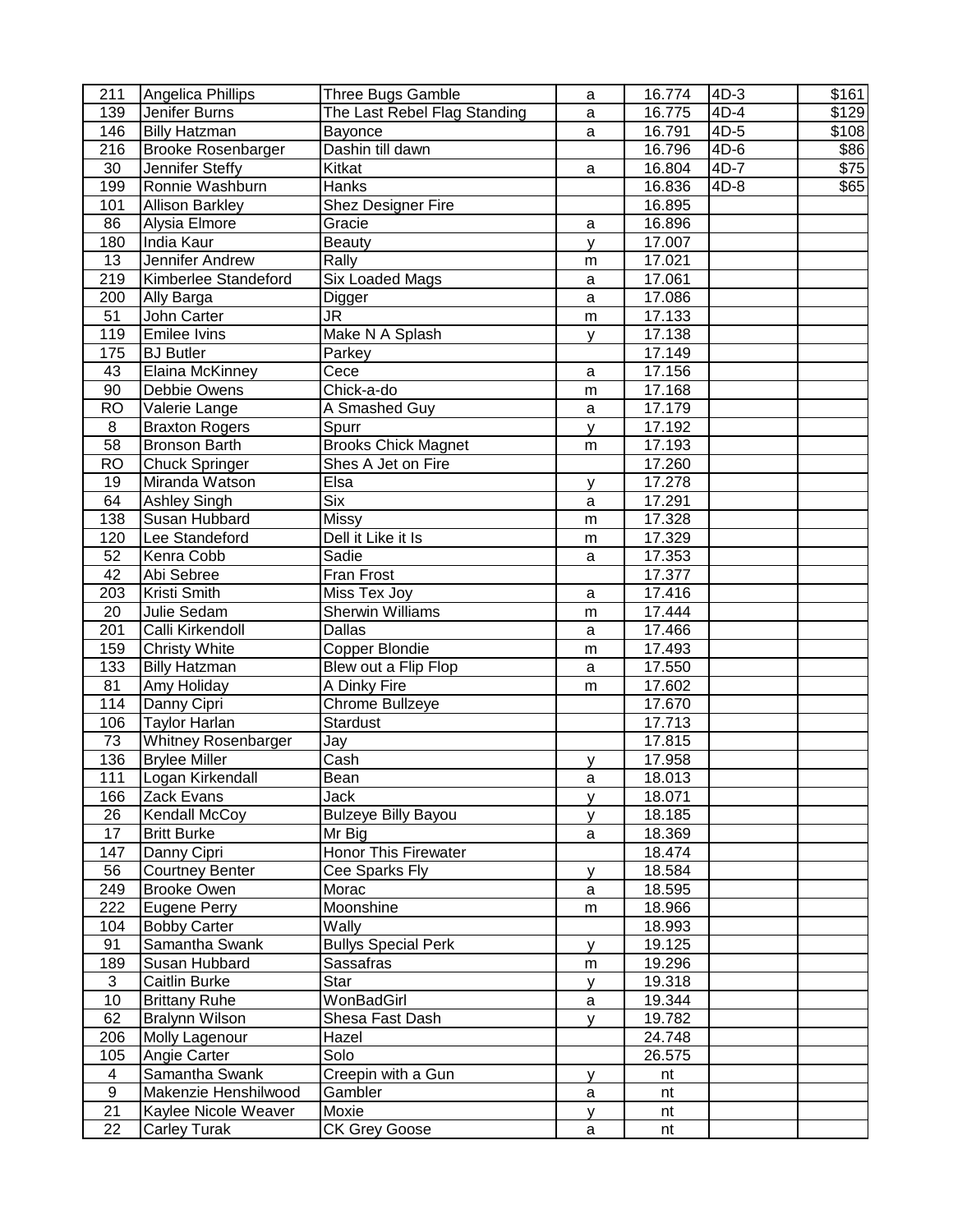| 23              | <b>Candy Vogel</b>       | Chex Out the Pride             | m            | nt |  |
|-----------------|--------------------------|--------------------------------|--------------|----|--|
| 24              | Michelle Loechte         | Rona Dun It                    | a            | nt |  |
| 25              | Olivia Demoret           | Oliver                         | y            | nt |  |
| 27              | <b>Ginger Marek</b>      | <b>Bye Jessie</b>              | У            | nt |  |
| 44              | Kaylee Nicole Weaver     | One Smart PeptoCat             | y            | nt |  |
| 49              | Arria Watson             | <b>Olenas Pretty Rose</b>      | a            | nt |  |
| 53              | Erin McKee               | Plumber Joe                    | m            | nt |  |
| 55              | Jen DeMatteo             | <b>JS Freckle Flash Bailey</b> | ${\sf m}$    | nt |  |
| 60              | Morgan Lape              | <b>Another Good Affair</b>     | a            | nt |  |
| 65              | Lyn Overholt             | Too Quick to Catch             | m            | nt |  |
| 67              | Becky Johnson            | <b>Blushing LaJolla</b>        | m            | nt |  |
| 69              | <b>Teresa Edwards</b>    | Dancininthestarlite            | m            | nt |  |
| 72              | <b>Ashley Brown</b>      | Uptown Jazz                    | a            | nt |  |
| 75              | Ella Beard               | <b>Breakin All Rules</b>       | y            | nt |  |
| $\overline{76}$ | Cathy Benskin            | <b>RJT Live Fire</b>           |              | nt |  |
| 78              | Melonie Kopp             | Checkers                       | $\mathsf{V}$ | nt |  |
| 79              | Georgiana Mason          | Easy as Pie                    | m            | nt |  |
| 80              | <b>Cortney Engle</b>     | Sharp N Slack                  |              | nt |  |
| 84              | Olivia Freije            | PT Cashnfirewater              |              | nt |  |
| 89              | David Edwards            | <b>Classified Frenchman</b>    | m            | nt |  |
| 93              | <b>Dillon Donat</b>      | Hesa Leaders Payday            |              | nt |  |
| 94              | <b>Emra Dowell</b>       | A Perky Frenchgirl             | y            | nt |  |
| 97              | <b>Ginger Marek</b>      | LL King of Hearts              | $\mathsf{v}$ | nt |  |
| 99              | <b>Mlley Gilbreath</b>   | <b>JK Perky Streaker</b>       | y            | nt |  |
| 102             | <b>Stacey Barnett</b>    | Doss Tequila Bar               | m            | nt |  |
| 109             | Sydney Webb              | Rose                           |              | nt |  |
| 110             | <b>Dusty Pyse</b>        | Fetch the Firewater            |              | nt |  |
| 116             | <b>Sydney Staley</b>     | Dealer                         | y            | nt |  |
| 121             | Krista Standeford        | Gunnin for Vegas               | a            | nt |  |
| 122             | <b>Ashley Singh</b>      | Jill                           | a            | nt |  |
| 123             | <b>Nick Russell</b>      | Chica                          |              | nt |  |
| 128             | <b>Colton Layton</b>     | Indy Go Moon                   | y            | nt |  |
| 129             | Alexa Blackwell          | Tough as Diamonds              | y            | nt |  |
| 130             | <b>Shelby Nusbaum</b>    | Moros Angel                    | y            | nt |  |
| 131             | April Wood               | Sweet Roxy Runaway             | m            | nt |  |
| 132             | <b>Madison Anslinger</b> | <b>Taken Tonic Beats</b>       | $\mathsf{V}$ | nt |  |
| 140             | Summer Shafer            | <b>Barvatos</b>                | a            | nt |  |
| 141             | Ashley Weldon            | Sunkinda Frenchguy             | a            | nt |  |
| 145             | <b>Heather Oates</b>     | Sun Kinda Love                 | a            | nt |  |
| 154             | <b>Cindy Patrick</b>     | Flit ta Heaven                 | m            | nt |  |
| 160             | <b>Brittany Clemons</b>  | Arlene                         | a            | nt |  |
| 161             | Jimmie Sue Hatzman       | Anna                           |              | nt |  |
| 162             | <b>Eugene Perry</b>      | <b>Hickorys Sugar Frost</b>    | m            | nt |  |
| 164             | Faryn Parr               | Mojo                           | y            | nt |  |
| 168             | <b>Brad Wagner</b>       | Shoodvebena Cowboy             | m            | nt |  |
| 171             | Cody Heightchew          | <b>Slick</b>                   |              | nt |  |
| 173             | Cindy Harlan             | McB Sunkinda Pistol            | m            | nt |  |
| 178             | Crista Gayheart          | Wayne                          |              | nt |  |
| 179             | David Williams           | Ruby                           | m            | nt |  |
| 182             | <b>Summer Shafer</b>     | Froze My Socks Off             | a            | nt |  |
| 183             | <b>Skyler Parr</b>       | Rita                           | y            | nt |  |
| 207             | Darcy Megel              | Colonels First Corona          | y            | nt |  |
| 210             | <b>Chloe Cruz</b>        | Gentlemens Golden Luck         | y            | nt |  |
| 212             | Summer Shafer            | Memphis                        |              | nt |  |
| 213             | Amy Cjilders             | Bootsrmadeforwalkin            | m            | nt |  |
| 214             | <b>Brooke Owen</b>       | Hold On Sharp                  | a            | nt |  |
| 217             | Cody Heightchew          | Money                          |              | nt |  |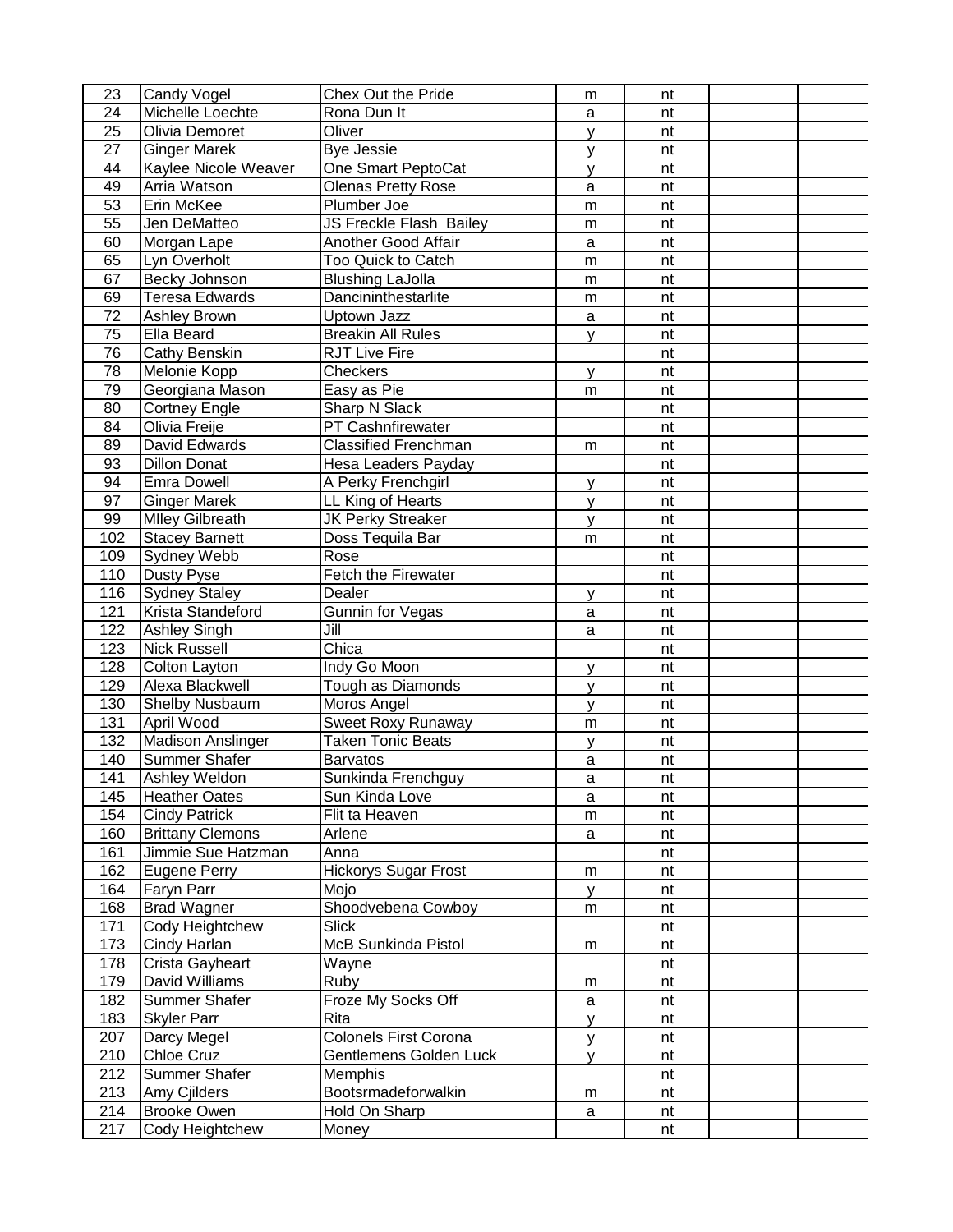| Chelsea Colwell<br>RO<br>Eat N Dollars<br>$\sf{nt}$<br>$\mathbf a$<br>RO<br>Jennifer Warner<br>Parker<br>$\overline{\mathsf{nt}}$<br>${\sf m}$<br>RO<br>Jacqueline Sekan<br>Zeus<br>nt<br>$\mathbf a$<br>74<br><b>Caspers Reward</b><br>Arria Watson<br>SC<br>$\overline{a}$<br>107<br>Alyssa Query<br>Romeo<br>SC<br>y | 247 | Cheyanne Hendrixson | Puddles | y | $\sf{nt}$ |  |
|-------------------------------------------------------------------------------------------------------------------------------------------------------------------------------------------------------------------------------------------------------------------------------------------------------------------------|-----|---------------------|---------|---|-----------|--|
|                                                                                                                                                                                                                                                                                                                         |     |                     |         |   |           |  |
|                                                                                                                                                                                                                                                                                                                         |     |                     |         |   |           |  |
|                                                                                                                                                                                                                                                                                                                         |     |                     |         |   |           |  |
|                                                                                                                                                                                                                                                                                                                         |     |                     |         |   |           |  |
|                                                                                                                                                                                                                                                                                                                         |     |                     |         |   |           |  |
|                                                                                                                                                                                                                                                                                                                         |     |                     |         |   |           |  |
|                                                                                                                                                                                                                                                                                                                         |     |                     |         |   |           |  |
|                                                                                                                                                                                                                                                                                                                         |     |                     |         |   |           |  |
|                                                                                                                                                                                                                                                                                                                         |     |                     |         |   |           |  |
|                                                                                                                                                                                                                                                                                                                         |     |                     |         |   |           |  |
|                                                                                                                                                                                                                                                                                                                         |     |                     |         |   |           |  |
|                                                                                                                                                                                                                                                                                                                         |     |                     |         |   |           |  |
|                                                                                                                                                                                                                                                                                                                         |     |                     |         |   |           |  |
|                                                                                                                                                                                                                                                                                                                         |     |                     |         |   |           |  |
|                                                                                                                                                                                                                                                                                                                         |     |                     |         |   |           |  |
|                                                                                                                                                                                                                                                                                                                         |     |                     |         |   |           |  |
|                                                                                                                                                                                                                                                                                                                         |     |                     |         |   |           |  |
|                                                                                                                                                                                                                                                                                                                         |     |                     |         |   |           |  |
|                                                                                                                                                                                                                                                                                                                         |     |                     |         |   |           |  |
|                                                                                                                                                                                                                                                                                                                         |     |                     |         |   |           |  |
|                                                                                                                                                                                                                                                                                                                         |     |                     |         |   |           |  |
|                                                                                                                                                                                                                                                                                                                         |     |                     |         |   |           |  |
|                                                                                                                                                                                                                                                                                                                         |     |                     |         |   |           |  |
|                                                                                                                                                                                                                                                                                                                         |     |                     |         |   |           |  |
|                                                                                                                                                                                                                                                                                                                         |     |                     |         |   |           |  |
|                                                                                                                                                                                                                                                                                                                         |     |                     |         |   |           |  |
|                                                                                                                                                                                                                                                                                                                         |     |                     |         |   |           |  |
|                                                                                                                                                                                                                                                                                                                         |     |                     |         |   |           |  |
|                                                                                                                                                                                                                                                                                                                         |     |                     |         |   |           |  |
|                                                                                                                                                                                                                                                                                                                         |     |                     |         |   |           |  |
|                                                                                                                                                                                                                                                                                                                         |     |                     |         |   |           |  |
|                                                                                                                                                                                                                                                                                                                         |     |                     |         |   |           |  |
|                                                                                                                                                                                                                                                                                                                         |     |                     |         |   |           |  |
|                                                                                                                                                                                                                                                                                                                         |     |                     |         |   |           |  |
|                                                                                                                                                                                                                                                                                                                         |     |                     |         |   |           |  |
|                                                                                                                                                                                                                                                                                                                         |     |                     |         |   |           |  |
|                                                                                                                                                                                                                                                                                                                         |     |                     |         |   |           |  |
|                                                                                                                                                                                                                                                                                                                         |     |                     |         |   |           |  |
|                                                                                                                                                                                                                                                                                                                         |     |                     |         |   |           |  |
|                                                                                                                                                                                                                                                                                                                         |     |                     |         |   |           |  |
|                                                                                                                                                                                                                                                                                                                         |     |                     |         |   |           |  |
|                                                                                                                                                                                                                                                                                                                         |     |                     |         |   |           |  |
|                                                                                                                                                                                                                                                                                                                         |     |                     |         |   |           |  |
|                                                                                                                                                                                                                                                                                                                         |     |                     |         |   |           |  |
|                                                                                                                                                                                                                                                                                                                         |     |                     |         |   |           |  |
|                                                                                                                                                                                                                                                                                                                         |     |                     |         |   |           |  |
|                                                                                                                                                                                                                                                                                                                         |     |                     |         |   |           |  |
|                                                                                                                                                                                                                                                                                                                         |     |                     |         |   |           |  |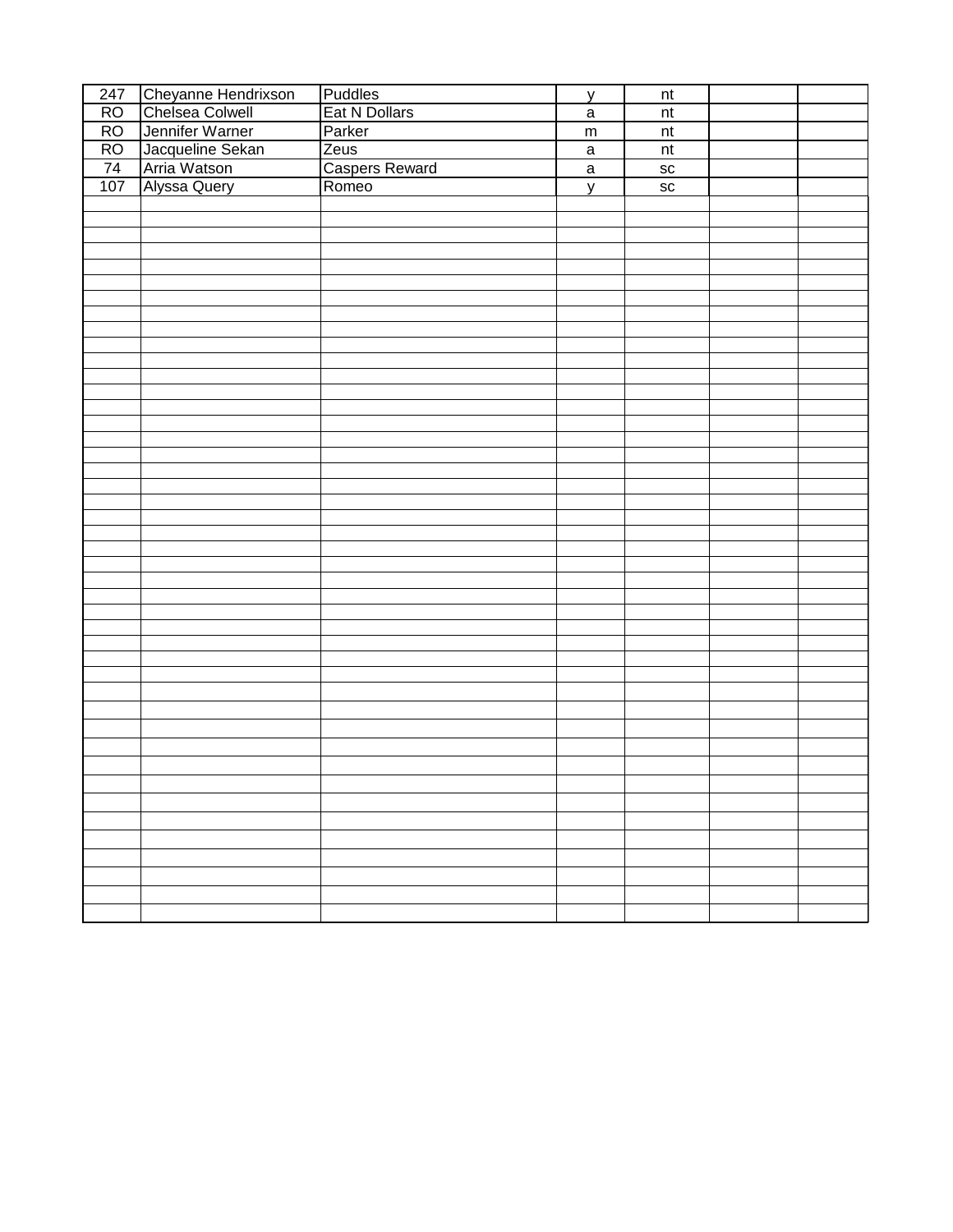|              |                               | SATURDAY YOUTH 88 Entries   |        |         |        |
|--------------|-------------------------------|-----------------------------|--------|---------|--------|
| <b>DRAW</b>  | <b>RIDER</b>                  | <b>HORSE</b>                | Time   | Placing | Payout |
| <b>RO</b>    | Kaylee Nicole Weaver          | <b>Friday Night Cowboy</b>  | 14.795 | $1D-1$  | \$243  |
| <b>RO</b>    | Havana Wester                 | Toretto                     | 15.060 | $1D-2$  | \$202  |
| <b>RO</b>    | <b>Braia Vogel</b>            | <b>Frenchies Single Guy</b> | 15.097 | $1D-3$  | \$162  |
| <b>RO</b>    | <b>Chloe Whitesel</b>         | JTS Stick a Dynamite        | 15.176 | $1D-4$  | \$121  |
| <b>RO</b>    | <b>Bella Woodard</b>          | <b>Sharp Speed Queen</b>    | 15.178 | $1D-5$  | \$81   |
| <b>RO</b>    | <b>Brayden Daniels</b>        | LM Casa Hollywood           | 15.209 |         |        |
| <b>RO</b>    | <b>Braia Vogel</b>            | <b>Rockette Scientist</b>   | 15.244 |         |        |
| <b>RO</b>    | <b>Bella Woodard</b>          | <b>Sharps Canyon Moon</b>   | 15.250 |         |        |
| <b>RO</b>    | <b>Isabel Cumper</b>          | <b>KN Last Famous Czar</b>  | 15.349 |         |        |
| <b>RO</b>    | <b>Haley Miller</b>           | <b>GNG Backfire</b>         | 15.370 |         |        |
| $\mathbf{1}$ | Zack Herndon                  | Lenas Last Sparkle          | 15.482 |         |        |
| <b>RO</b>    | Cheyanne Hendrixson           | Josey                       | 15.598 |         |        |
| <b>RO</b>    | <b>Chloe Whitesel</b>         | CF Streakinifyagotit        | 15.702 |         |        |
| <b>RO</b>    | <b>Mary Margaret Countess</b> | Harper                      | 15.795 | $2D-1$  | \$146  |
| <b>RO</b>    | Breanna Keirn                 | <b>Mighty Be First</b>      | 15.810 | $2D-2$  | \$121  |
| <b>RO</b>    | Kaylee Nicole Weaver          | Epic Cartels Wagon          | 15.880 | $2D-3$  | \$97   |
| <b>RO</b>    | <b>Courtney Benter</b>        | Cee My Shiney Hiney         | 15.924 | $2D-4$  | \$73   |
| 14           | Payton Boyer                  | Dixie                       | 15.938 | $2D-5$  | \$49   |
| <b>RO</b>    | Samantha Swank                | JD Firewater Redneck        | 15.942 |         |        |
| <b>RO</b>    | Havana Wester                 | <b>Modeus</b>               | 15.947 |         |        |
| <b>RO</b>    | <b>Emra Dowell</b>            | Shesa French Hero           | 15.986 |         |        |
| <b>RO</b>    | Jozee Rash                    | Izzy                        | 16.009 |         |        |
| <b>RO</b>    | Morgan Robinson               | Jerry Lee                   | 16.029 |         |        |
| <b>RO</b>    | <b>Isabel Cumper</b>          | So Frosted in Gold          | 16.030 |         |        |
| <b>RO</b>    | Katelan Conley                | On a Cash Streak            | 16.038 |         |        |
| <b>RO</b>    | <b>Emilee Heath</b>           | Watch Zippy Dash            | 16.111 |         |        |
| <b>RO</b>    | Kaydee Jo Reinholt            | Satch Nimble                | 16.127 |         |        |
| <b>RO</b>    | Maci Donald                   | Annie                       | 16.144 |         |        |
| <b>RO</b>    | Mia Crone                     | Diamonds Excite Me          | 16.157 |         |        |
| <b>RO</b>    | Kaylee Nicole Weaver          | Kelowna Moon                | 16.199 |         |        |
| 12           | <b>Caitlin Burke</b>          | <b>Sherwin Williams</b>     | 16.299 |         |        |
| <b>RO</b>    | <b>Brayden Daniels</b>        | TQ Eyes on the Money        | 16.434 |         |        |
| <b>RO</b>    | <b>Madison Duncan</b>         | Nicks Jacked Up Money       | 16.435 |         |        |
| <b>RO</b>    | <b>Sydney Staley</b>          | Chatter                     | 16.525 |         |        |
| <b>RO</b>    | Mia McCoy                     | Seductive Firewater         | 16.546 |         |        |
| 11           | Alexa Blackwell               | Hustler                     | 16.562 |         |        |
| 3            | Olivia Demoret                | Winkie                      | 16.635 |         |        |
| <b>RO</b>    | <b>Presley Clark</b>          | Lucky Tobys Mistake         | 16.728 |         |        |
| 15           | Hannah Lewis                  | Rockin Banana Pepper        | 16.843 | $3D-1$  | \$97   |
| 29           | <b>Baileigh Smith</b>         | Miss Tex Joy                | 16.959 | $3D-2$  | \$81   |
| <b>RO</b>    | India Kaur                    | <b>Beauty</b>               | 17.007 | $3D-3$  | \$65   |
| <b>RO</b>    | <b>Emilee Ivins</b>           | Make N A Splash             | 17.138 | $3D-4$  | \$49   |
| <b>RO</b>    | <b>Braxton Rogers</b>         | Spurr                       | 17.192 | $3D-5$  | \$32   |
| RO           | Miranda Watson                | Elsa                        | 17.278 |         |        |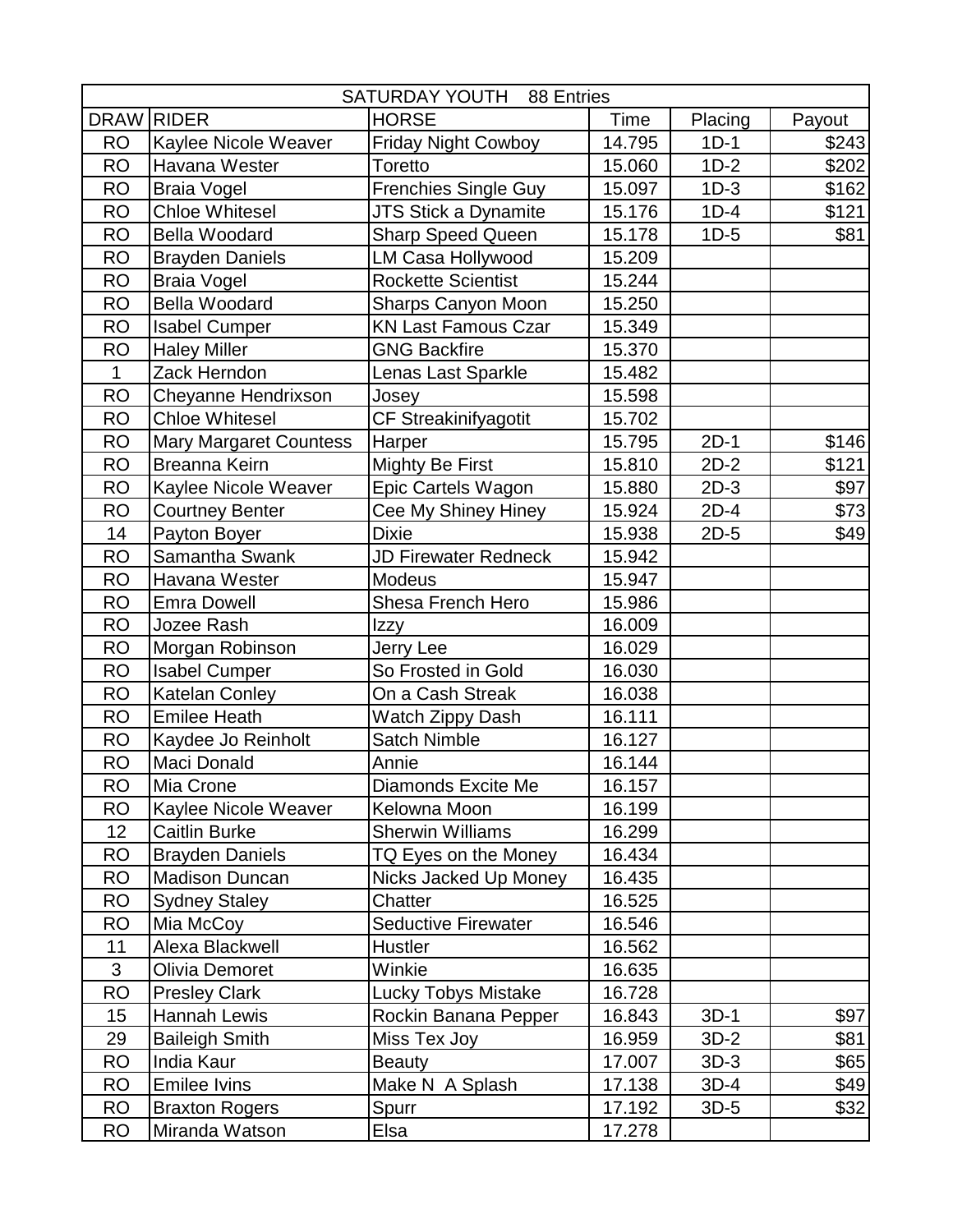| 6              | <b>Wisin Jimenez</b>     | Kid                            | 17.772 |  |
|----------------|--------------------------|--------------------------------|--------|--|
| 16             | Cassie Nicholson         | Storm                          | 17.853 |  |
| <b>RO</b>      | <b>Brylee Miller</b>     | Cash                           | 17.958 |  |
| <b>RO</b>      | Zack Evans               | <b>Jack</b>                    | 18.071 |  |
| 4              | Payton Boyer             | Jasmine                        | 18.128 |  |
| <b>RO</b>      | Kendall McCoy            | <b>Bulzeye Billy Bayou</b>     | 18.185 |  |
| <b>RO</b>      | <b>Courtney Benter</b>   | Cee Sparks Fly                 | 18.584 |  |
| 27             | Celeste Wiegman          | <b>BJ</b>                      | 18.876 |  |
| 8              | Jenna Richards           | Peyton                         | 18.899 |  |
| <b>RO</b>      | Samantha Swank           | <b>Bullys Special Perk</b>     | 19.125 |  |
| <b>RO</b>      | <b>Caitlin Burke</b>     | <b>Star</b>                    | 19.318 |  |
| 34             | Hannah Lewis             | Laya                           | 19.606 |  |
| 9              | <b>Ava Richards</b>      | Whiskey                        | 19.758 |  |
| <b>RO</b>      | <b>Bralynn Wilson</b>    | Shesa Fast Dash                | 19.782 |  |
| 30             | Kambri Scott             | Hank                           | 21.156 |  |
| 24             | Lileane Sageser          | <b>Fire Tennesse Whiskey</b>   | 21.875 |  |
| 22             | <b>Bryant Menkedick</b>  | <b>Twist</b>                   | 26.445 |  |
| 5              | Aidan Canady             | <b>Holly</b>                   | 26.500 |  |
| $\overline{2}$ | .Kaydee Kapfhamer        | <b>Sister</b>                  | nt     |  |
| 13             | <b>Macie Hardesty</b>    | Layla                          | nt     |  |
| 19             | <b>Gunner Redmond</b>    | Chica                          | nt     |  |
| 26             | Colton Layton            | <b>NC Trinity Can Fly</b>      | nt     |  |
| 31             | Zack Herndon             | Gone with a fury               | nt     |  |
| <b>RO</b>      | Cheyanne Hendrixson      | <b>Puddles</b>                 | nt     |  |
| <b>RO</b>      | Alexa Blackwell          | Tough as Diamonds              | nt     |  |
| <b>RO</b>      | <b>Colton Layton</b>     | Indy Go Moon                   | nt     |  |
| <b>RO</b>      | <b>Ella Beard</b>        | <b>Breakin All Rules</b>       | nt     |  |
| <b>RO</b>      | <b>Emra Dowell</b>       | A Perky Frenchgirl             | nt     |  |
| <b>RO</b>      | Faryn Parr               | Mojo                           | nt     |  |
| <b>RO</b>      | <b>Ginger Marek</b>      | LL KIng of Heats               | nt     |  |
| <b>RO</b>      | Ginger Marek             | <b>Bye Jessie</b>              | nt     |  |
| <b>RO</b>      | Kaylee Nicole Weaver     | Moxie                          | nt     |  |
| <b>RO</b>      | Kaylee Nicole Weaver     | One Smart PeptoCat             | nt     |  |
| <b>RO</b>      | <b>Madison Anslinger</b> | <b>Taken Tonic Beats</b>       | nt     |  |
| <b>RO</b>      | Melonie Kopp             | <b>Checkers</b>                | nt     |  |
| <b>RO</b>      | <b>Mlley Gilbreath</b>   | <b>JK Perky Streaker</b>       | nt     |  |
| <b>RO</b>      | Olivia Demoret           | Oliver                         | nt     |  |
| <b>RO</b>      | Samantha Swank           | Creepin With a Gun             | nt     |  |
| <b>RO</b>      | <b>Shelby Nusbaum</b>    | Moros Angel                    | nt     |  |
| <b>RO</b>      | <b>Skyler Parr</b>       | Rita                           | nt     |  |
| <b>RO</b>      | <b>Sydney Staley</b>     | Dealer                         | nt     |  |
| <b>RO</b>      | <b>Chloe Cruz</b>        | Gentlemens Golden Luck         | nt     |  |
| <b>RO</b>      | Darcy Megel              | <b>Colonels First Corona</b>   | nt     |  |
| $\overline{7}$ | <b>Haley Miller</b>      | <b>JS Freckle Flash Bailey</b> | SC     |  |
| <b>RO</b>      | <b>Alyssa Query</b>      | Romeo                          | SC     |  |
|                |                          |                                |        |  |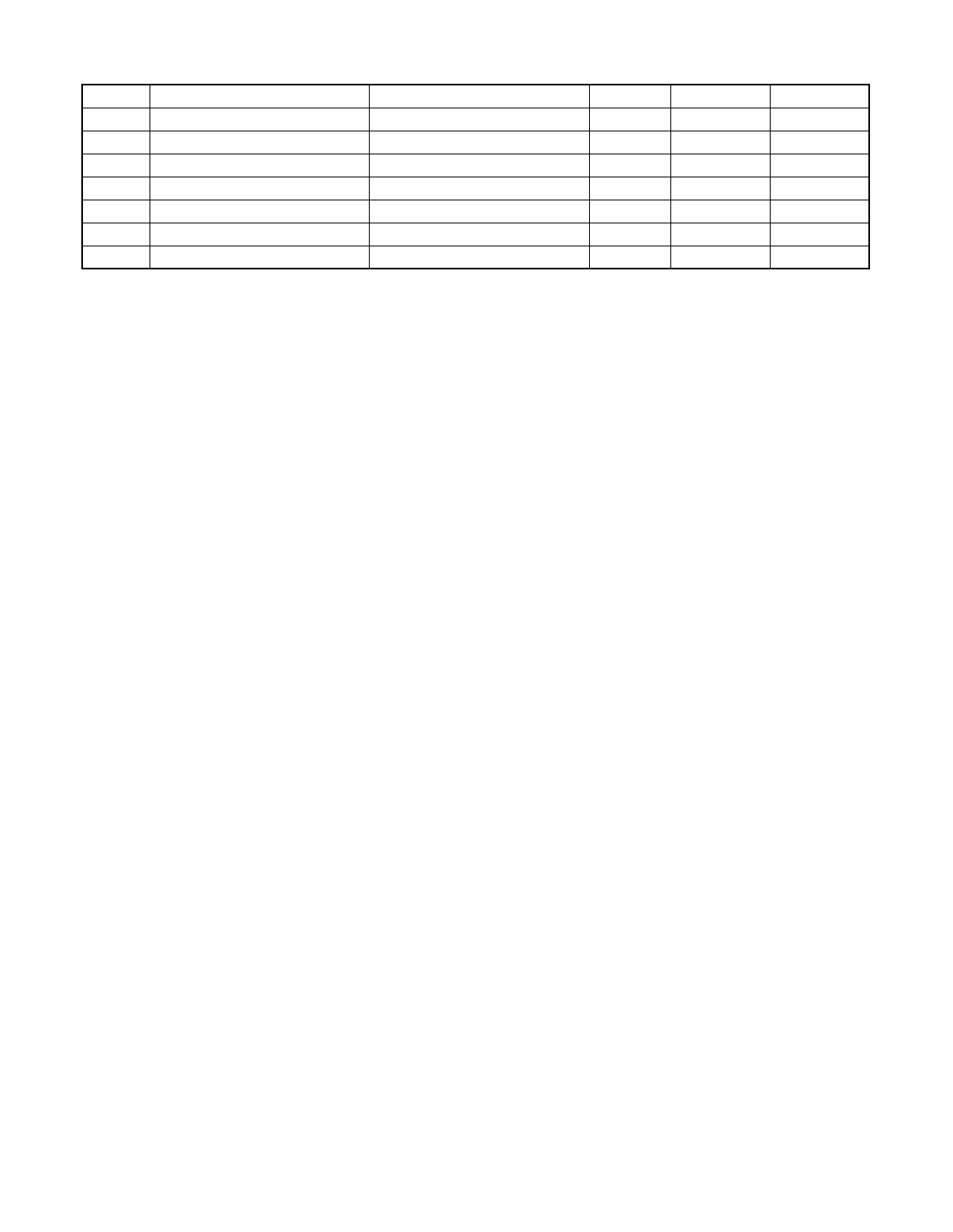|             |                        | SATURDAY ADULT 81 Entries      |        |         |        |
|-------------|------------------------|--------------------------------|--------|---------|--------|
| <b>DRAW</b> | <b>RIDER</b>           | <b>HORSE</b>                   | Time   | Placing | Payout |
| <b>RO</b>   | Elaina McKinney        | Kool                           | 14.807 | $1D-1$  | \$226  |
| <b>RO</b>   | <b>Bailey Belcher</b>  | Pocket Coin Five               | 14.992 | $1D-2$  | \$188  |
| <b>RO</b>   | Elaina McKinney        | Rock                           | 15.250 | $1D-3$  | \$150  |
| <b>RO</b>   | Ashley Weldon          | Dakotas Pepto Sanbar           | 15.292 | $1D-4$  | \$113  |
| <b>RO</b>   | <b>Kelsey Cox</b>      | Maverick                       | 15.321 | $1D-5$  | \$75   |
| <b>RO</b>   | Heather Kowmowski      | <b>Baby Got Balck Socks</b>    | 15.338 |         |        |
| <b>RO</b>   | Cheyanna Patrick       | Eye Chasin Victory             | 15.412 |         |        |
| <b>RO</b>   | Chelsea Cole           | Too Tardy to Bug Me            | 15.421 |         |        |
| <b>RO</b>   | <b>Britney Cox</b>     | Ruger                          | 15.475 |         |        |
| <b>RO</b>   | Mikayla Zambos         | Genuine Cosmo                  | 15.491 |         |        |
| <b>RO</b>   | Ashley Weldon          | WW Gingerbreadman              | 15.501 |         |        |
| <b>RO</b>   | Danielle Kockenga      | Sheza Smokin You               | 15.589 |         |        |
| <b>RO</b>   | <b>Billy Hatzman</b>   | <b>Bert</b>                    | 15.679 |         |        |
| <b>RO</b>   | Nacona Lynch           | Crue                           | 15.711 |         |        |
| <b>RO</b>   | <b>Haley Keith</b>     | Kittens Dynamo                 | 15.771 |         |        |
| <b>RO</b>   | Cheyenne Acree         | Rambo                          | 15.799 |         |        |
| <b>RO</b>   | <b>Terah Coffee</b>    | <b>Rebs Secret Policy</b>      | 15.810 | $2D-1$  | \$135  |
| <b>RO</b>   | Megan Surenkamp        | Lil One Spot                   | 15.831 | $2D-2$  | \$113  |
| <b>RO</b>   | <b>Carter Bartnick</b> | Famous Bubble Gum              | 15.942 | $2D-3$  | \$90   |
| <b>RO</b>   | Mandy Isham            | Gracie                         | 15.952 | $2D-4$  | \$68   |
| <b>RO</b>   | Ashley Weldon          | Shocker By Design              | 16.012 | $2D-5$  | \$45   |
| <b>RO</b>   | Stephanie Nidiffer     | Mozart                         | 16.135 |         |        |
| <b>RO</b>   | Heather Kowmowski      | <b>Streakin for the Chicks</b> | 16.139 |         |        |
| <b>RO</b>   | Cheyanna Patrick       | <b>Hays Victory Socks</b>      | 16.156 |         |        |
| <b>RO</b>   | Paige Wilson           | <b>Bronsins Easy Six</b>       | 16.191 |         |        |
| <b>RO</b>   | Lauren Flotow          | Mr Poco Blakburn               | 16.205 |         |        |
| <b>RO</b>   | Kimberlee Standeford   | <b>CDF Queensville King</b>    | 16.208 |         |        |
| <b>RO</b>   | Leslie Sloan           | <b>Phyllis</b>                 | 16.253 |         |        |
| <b>RO</b>   | <b>Carter Bartnick</b> | Win Chill Six                  | 16.283 |         |        |
| <b>RO</b>   | Morgan Byer            | Never Say Sorry                | 16.284 |         |        |
| RO          | <b>Lillian Pfhol</b>   | Peppy Yello Rose               | 16.300 |         |        |
| <b>RO</b>   | <b>Bailee Johnson</b>  | Taxi                           | 16.422 |         |        |
| RO.         | Mikayla Zambos         | <b>Eternal Kid Story</b>       | 16.424 |         |        |
| RO          | Mikeala Hook           | Taste of Honey                 | 16.434 |         |        |
| <b>RO</b>   | Bailee Johnson         | Shez a Slick Roar              | 16.600 |         |        |
| 14          | Ashlee Morphis         | Good Lookin                    | 16.612 |         |        |
| <b>RO</b>   | <b>Bailey Belcher</b>  | Hot Rod                        | 16.630 |         |        |
| <b>RO</b>   | Samantha Bortner       | <b>Unos Firewater</b>          | 16.698 |         |        |
| 16          | Nora Lee               | Sweetie                        | 16.700 |         |        |
| RO          | Angelica Phillips      | <b>Three Bugs Gamble</b>       | 16.774 |         |        |
| RO          | Jenifer Burns          | The Last Rebel Flag Standing   | 16.775 |         |        |
| RO          | <b>Billy Hatzman</b>   | Bayonce                        | 16.791 |         |        |
| RO.         | Jennifer Steffy        | Kitkat                         | 16.804 |         |        |
| <b>RO</b>   | Alysia Elmore          | Gracie                         | 16.896 | $3D-1$  | \$90   |
| <b>RO</b>   | Kimberlee Standeford   | <b>Six Loaded Mags</b>         | 17.061 | $3D-2$  | \$75   |
| <b>RO</b>   | Ally Barga             | Digger                         | 17.086 | $3D-3$  | \$60   |
| RO          | Elaina McKinney        | Cece                           | 17.156 | $3D-4$  | \$45   |
|             |                        |                                |        |         |        |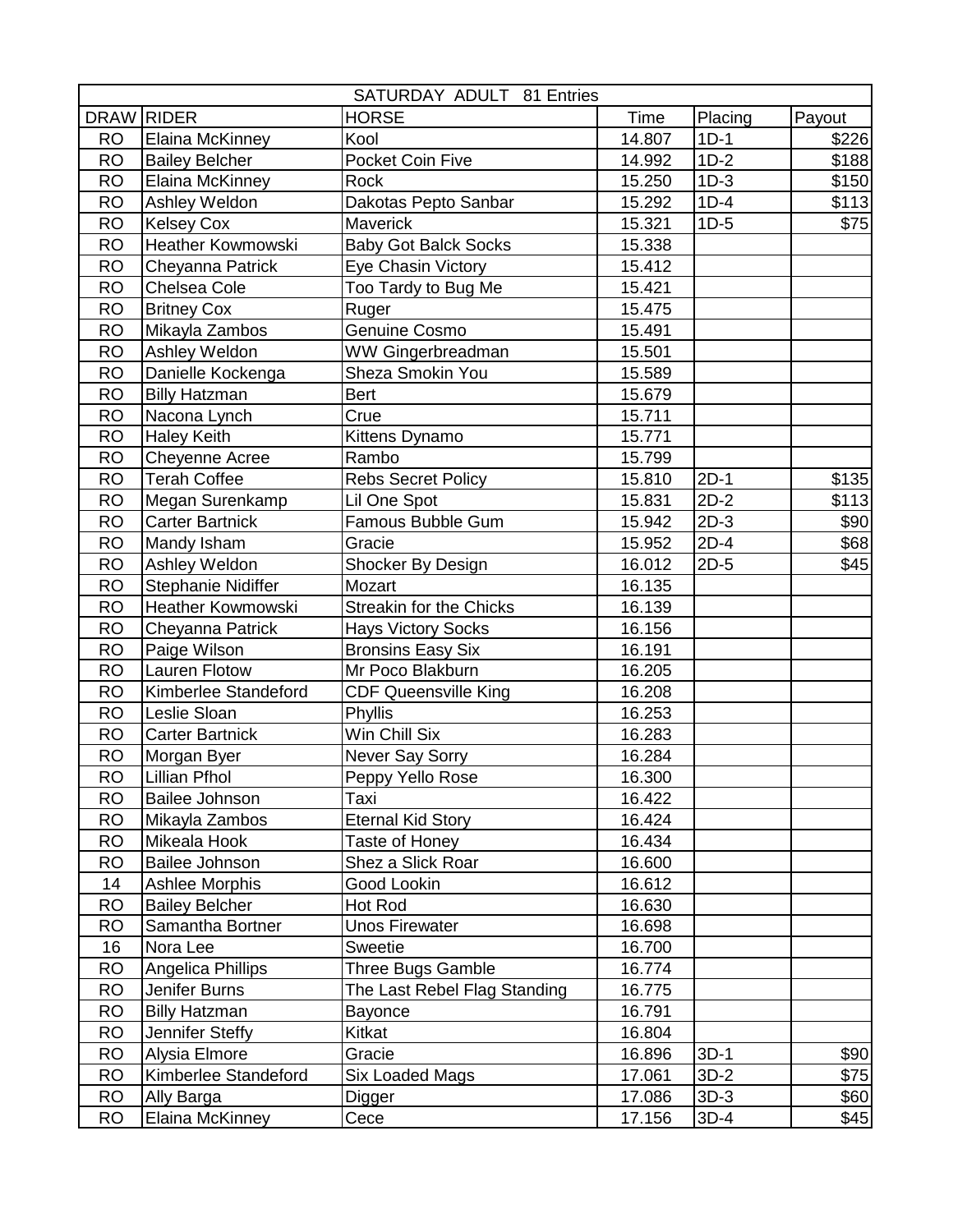| <b>RO</b> | Valerie Lange            | A Smashed Guy              | 17.179 | $3D-5$ | \$30 |
|-----------|--------------------------|----------------------------|--------|--------|------|
| 8         | <b>Brittany Clemmons</b> | Cooper Blondie             | 17.244 |        |      |
| <b>RO</b> | <b>Ashley Singh</b>      | <b>Six</b>                 | 17.291 |        |      |
| <b>RO</b> | Kenra Cobb               | Sadie                      | 17.353 |        |      |
| <b>RO</b> | Kristi Smith             | Miss Tex Joy               | 17.416 |        |      |
| <b>RO</b> | Calli Kirkendoll         | <b>Dallas</b>              | 17.466 |        |      |
| <b>RO</b> | <b>Billy Hatzman</b>     | Blew out a Flip Flop       | 17.550 |        |      |
| <b>RO</b> | Logan Kirkendall         | Bean                       | 18.013 |        |      |
| <b>RO</b> | <b>Britt Burke</b>       | Mr Big                     | 18.369 |        |      |
| <b>RO</b> | <b>Brooke Owen</b>       | Morac                      | 18.595 |        |      |
| <b>RO</b> | <b>Brittany Ruhe</b>     | WonBadGirl.                | 19.344 |        |      |
| 11        | Aleah Heath              | <b>Bella</b>               | 24.117 |        |      |
| <b>RO</b> | Kaycie Hodge             | King Fancy Jack            | 25.153 |        |      |
| 10        | <b>Cloey Query</b>       | Mr Smooth Touchdown        | nt     |        |      |
| 12        | Morgan Byer              | Montana                    | nt     |        |      |
| 19        | Morgan Lape              | <b>McB Sunkinda Pistol</b> | nt     |        |      |
| <b>RO</b> | Arria Watson             | <b>Olenas Pretty Rose</b>  | nt     |        |      |
| <b>RO</b> | Ashley Brown             | <b>UpTown Jazz</b>         | nt     |        |      |
| <b>RO</b> | <b>Ashley Singh</b>      | Jill                       | nt     |        |      |
| <b>RO</b> | Ashley Weldon            | Sunkinda Frenchguy         | nt     |        |      |
| <b>RO</b> | <b>Brittany Clemons</b>  | Arlene                     | nt     |        |      |
| <b>RO</b> | <b>Carley Turak</b>      | <b>CK Grey Goose</b>       | nt     |        |      |
| <b>RO</b> | Chelsea Colwell          | Eat N Dollars              | nt     |        |      |
| <b>RO</b> | <b>Heather Oates</b>     | Sun Kinda Love             | nt     |        |      |
| <b>RO</b> | Jacqueline Sekan         | Zeus                       | nt     |        |      |
| <b>RO</b> | Krista Standeford        | <b>Gunnin for Vegas</b>    | nt     |        |      |
| <b>RO</b> | Makenzie Henshilwood     | Gambler                    | nt     |        |      |
| <b>RO</b> | Michelle Loechte         | Rona Dun It                | nt     |        |      |
| <b>RO</b> | Morgan Lape              | Another Good Affair        | nt     |        |      |
| <b>RO</b> | <b>Summer Shafer</b>     | <b>Barvatos</b>            | nt     |        |      |
| <b>RO</b> | <b>Summer Shafer</b>     | Froze My Socks Off         | nt     |        |      |
| <b>RO</b> | <b>Brooke Owen</b>       | Hold On Sharp              | nt     |        |      |
| <b>RO</b> | Arria Watson             | <b>Caspers Reward</b>      | SC     |        |      |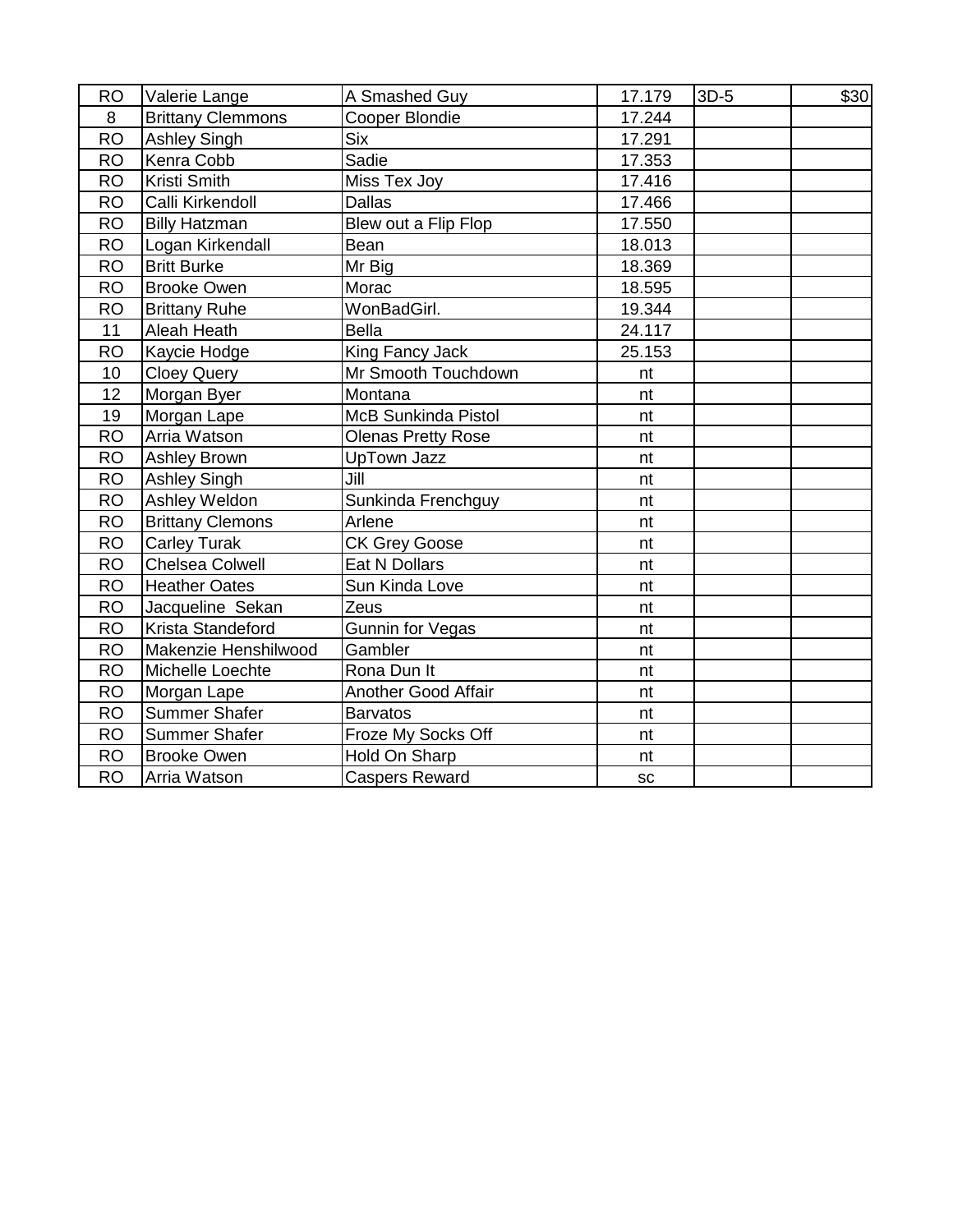| DRAW RIDER<br><b>HORSE</b><br><b>Time</b><br>Placing<br>Payout<br><b>RO</b><br>Flitin n Dashin<br>$1D-1$<br>\$198<br><b>Cindy Patrick</b><br>14.748<br><b>RO</b><br>Jim Herndon<br>15.165<br>$1D-2$<br>\$148<br>Gone With A Fury<br>\$99<br><b>RO</b><br><b>Brad Wagner</b><br>Chrome by Design<br>$1D-3$<br>15.220<br>\$49<br><b>RO</b><br><b>Brandi Whitesel</b><br>15.265<br>$1D-4$<br>Strate on the Rocks<br><b>RO</b><br>Danielle Herndon<br>Lenas Last Sparkle<br>15.459<br><b>RO</b><br>Michelle Beard<br><b>Frenchmans Rene</b><br>15.489<br><b>RO</b><br>Jess Look at It<br>Johnny Johnson<br>15.579<br><b>RO</b><br><b>Judy Bortner</b><br><b>Fires Fabulous Flame</b><br>15.585<br><b>RO</b><br>Danielle Herndon<br>15.822<br>$2D-1$<br><b>EFF Perky Jules</b><br>\$119<br>\$89<br><b>RO</b><br><b>Jim Childers</b><br>ImaRunnin for the Dr<br>15.948<br>$2D-2$<br><b>RO</b><br>$2D-3$<br>\$59<br><b>Deb Smeltzer</b><br>Sadie<br>16.013<br>$2D-4$<br>\$30<br><b>RO</b><br><b>Eugene Perry</b><br><b>WS Poco's Black Lady</b><br>16.108<br><b>RO</b><br>Jackie Finn<br>16.174<br>Fuel N Up for Cash<br><b>TC Rare Bar</b><br><b>RO</b><br><b>Terry Heightchew</b><br>16.265<br><b>RO</b><br><b>Deb Smeltzer</b><br>16.277<br><b>JK Oakies Smart Cat</b><br><b>RO</b><br><b>Lloyd Owens</b><br>16.555<br>Lady<br><b>RO</b><br><b>Bronson Barth</b><br>Chick April Fool Moon<br>16.579<br><b>RO</b><br><b>Mark Melcher</b><br><b>Dudes Winning Legacy</b><br>16.708<br><b>RO</b><br><b>TC Docs Smart Play</b><br>Jolene Ruwe<br>16.738<br>$3D-1$<br><b>RO</b><br>Janet Fox<br>Shez Freakn Streakn<br>16.761<br>\$79<br><b>RO</b><br>$3D-2$<br>\$59<br>Jennfier Andrew<br>Rally<br>17.021<br><b>RO</b><br>17.133<br>$3D-3$<br>\$40<br>John Carter<br>JR<br><b>RO</b><br><b>Debbie Owens</b><br>Chick-a-do<br>\$20<br>17.168<br>$3D-4$<br><b>RO</b><br><b>Bronson Barth</b><br><b>Brooks Chick Magnet</b><br>17.193<br><b>RO</b><br><b>Susan Hubbard</b><br><b>Missy</b><br>17.328<br><b>RO</b><br>Dell it Like it Is<br>17.329<br>Lee Standeford<br><b>RO</b><br>Julie Sedam<br><b>Sherwin Williams</b><br>17.444<br><b>RO</b><br><b>Christy White</b><br>Copper Blondie<br>17.493<br><b>RO</b><br>A Dinky Fire<br>Amy Holiday<br>17.602<br><b>RO</b><br>Moonshine<br>Eugene Perry<br>18.966<br><b>Shalaine Lee</b><br><b>Baileys Top Moon</b><br>4<br>19.221<br>Sassafras<br><b>RO</b><br>Susan Hubbard<br>19.296<br>23<br>Katie Shrader<br>Duke<br>48.436<br><b>RO</b><br>April Wood<br><b>Sweet Roxy Runaway</b><br>nt<br><b>RO</b><br>Becky Johnson<br><b>Blushing LaJolla</b><br>nt<br><b>RO</b><br>Shoodvebena Cowboy<br><b>Brad Wagner</b><br>nt<br><b>RO</b><br><b>Chex Out the Pride</b><br>Candy Vogel<br>nt<br><b>RO</b><br>Cindy Harlan<br><b>McB Sunkinda Pistol</b><br>nt<br><b>RO</b><br><b>Cindy Patrick</b><br>Flit ta Heaven<br>nt<br><b>RO</b><br>David Edwards<br><b>Classified Frenchman</b><br>nt<br><b>RO</b><br>David Williams<br>Ruby<br>nt | <b>SATURDAY MASTERS</b><br>49 Entries |            |             |    |  |  |
|------------------------------------------------------------------------------------------------------------------------------------------------------------------------------------------------------------------------------------------------------------------------------------------------------------------------------------------------------------------------------------------------------------------------------------------------------------------------------------------------------------------------------------------------------------------------------------------------------------------------------------------------------------------------------------------------------------------------------------------------------------------------------------------------------------------------------------------------------------------------------------------------------------------------------------------------------------------------------------------------------------------------------------------------------------------------------------------------------------------------------------------------------------------------------------------------------------------------------------------------------------------------------------------------------------------------------------------------------------------------------------------------------------------------------------------------------------------------------------------------------------------------------------------------------------------------------------------------------------------------------------------------------------------------------------------------------------------------------------------------------------------------------------------------------------------------------------------------------------------------------------------------------------------------------------------------------------------------------------------------------------------------------------------------------------------------------------------------------------------------------------------------------------------------------------------------------------------------------------------------------------------------------------------------------------------------------------------------------------------------------------------------------------------------------------------------------------------------------------------------------------------------------------------------------------------------------------------------------------------------------------------------------------------------------------------------------------------------------------------------------------------------------------------------------------------------------------------------------------------------------------------------------------------------------------------------------------------------------|---------------------------------------|------------|-------------|----|--|--|
|                                                                                                                                                                                                                                                                                                                                                                                                                                                                                                                                                                                                                                                                                                                                                                                                                                                                                                                                                                                                                                                                                                                                                                                                                                                                                                                                                                                                                                                                                                                                                                                                                                                                                                                                                                                                                                                                                                                                                                                                                                                                                                                                                                                                                                                                                                                                                                                                                                                                                                                                                                                                                                                                                                                                                                                                                                                                                                                                                                              |                                       |            |             |    |  |  |
|                                                                                                                                                                                                                                                                                                                                                                                                                                                                                                                                                                                                                                                                                                                                                                                                                                                                                                                                                                                                                                                                                                                                                                                                                                                                                                                                                                                                                                                                                                                                                                                                                                                                                                                                                                                                                                                                                                                                                                                                                                                                                                                                                                                                                                                                                                                                                                                                                                                                                                                                                                                                                                                                                                                                                                                                                                                                                                                                                                              |                                       |            |             |    |  |  |
|                                                                                                                                                                                                                                                                                                                                                                                                                                                                                                                                                                                                                                                                                                                                                                                                                                                                                                                                                                                                                                                                                                                                                                                                                                                                                                                                                                                                                                                                                                                                                                                                                                                                                                                                                                                                                                                                                                                                                                                                                                                                                                                                                                                                                                                                                                                                                                                                                                                                                                                                                                                                                                                                                                                                                                                                                                                                                                                                                                              |                                       |            |             |    |  |  |
|                                                                                                                                                                                                                                                                                                                                                                                                                                                                                                                                                                                                                                                                                                                                                                                                                                                                                                                                                                                                                                                                                                                                                                                                                                                                                                                                                                                                                                                                                                                                                                                                                                                                                                                                                                                                                                                                                                                                                                                                                                                                                                                                                                                                                                                                                                                                                                                                                                                                                                                                                                                                                                                                                                                                                                                                                                                                                                                                                                              |                                       |            |             |    |  |  |
|                                                                                                                                                                                                                                                                                                                                                                                                                                                                                                                                                                                                                                                                                                                                                                                                                                                                                                                                                                                                                                                                                                                                                                                                                                                                                                                                                                                                                                                                                                                                                                                                                                                                                                                                                                                                                                                                                                                                                                                                                                                                                                                                                                                                                                                                                                                                                                                                                                                                                                                                                                                                                                                                                                                                                                                                                                                                                                                                                                              |                                       |            |             |    |  |  |
|                                                                                                                                                                                                                                                                                                                                                                                                                                                                                                                                                                                                                                                                                                                                                                                                                                                                                                                                                                                                                                                                                                                                                                                                                                                                                                                                                                                                                                                                                                                                                                                                                                                                                                                                                                                                                                                                                                                                                                                                                                                                                                                                                                                                                                                                                                                                                                                                                                                                                                                                                                                                                                                                                                                                                                                                                                                                                                                                                                              |                                       |            |             |    |  |  |
|                                                                                                                                                                                                                                                                                                                                                                                                                                                                                                                                                                                                                                                                                                                                                                                                                                                                                                                                                                                                                                                                                                                                                                                                                                                                                                                                                                                                                                                                                                                                                                                                                                                                                                                                                                                                                                                                                                                                                                                                                                                                                                                                                                                                                                                                                                                                                                                                                                                                                                                                                                                                                                                                                                                                                                                                                                                                                                                                                                              |                                       |            |             |    |  |  |
|                                                                                                                                                                                                                                                                                                                                                                                                                                                                                                                                                                                                                                                                                                                                                                                                                                                                                                                                                                                                                                                                                                                                                                                                                                                                                                                                                                                                                                                                                                                                                                                                                                                                                                                                                                                                                                                                                                                                                                                                                                                                                                                                                                                                                                                                                                                                                                                                                                                                                                                                                                                                                                                                                                                                                                                                                                                                                                                                                                              |                                       |            |             |    |  |  |
|                                                                                                                                                                                                                                                                                                                                                                                                                                                                                                                                                                                                                                                                                                                                                                                                                                                                                                                                                                                                                                                                                                                                                                                                                                                                                                                                                                                                                                                                                                                                                                                                                                                                                                                                                                                                                                                                                                                                                                                                                                                                                                                                                                                                                                                                                                                                                                                                                                                                                                                                                                                                                                                                                                                                                                                                                                                                                                                                                                              |                                       |            |             |    |  |  |
|                                                                                                                                                                                                                                                                                                                                                                                                                                                                                                                                                                                                                                                                                                                                                                                                                                                                                                                                                                                                                                                                                                                                                                                                                                                                                                                                                                                                                                                                                                                                                                                                                                                                                                                                                                                                                                                                                                                                                                                                                                                                                                                                                                                                                                                                                                                                                                                                                                                                                                                                                                                                                                                                                                                                                                                                                                                                                                                                                                              |                                       |            |             |    |  |  |
|                                                                                                                                                                                                                                                                                                                                                                                                                                                                                                                                                                                                                                                                                                                                                                                                                                                                                                                                                                                                                                                                                                                                                                                                                                                                                                                                                                                                                                                                                                                                                                                                                                                                                                                                                                                                                                                                                                                                                                                                                                                                                                                                                                                                                                                                                                                                                                                                                                                                                                                                                                                                                                                                                                                                                                                                                                                                                                                                                                              |                                       |            |             |    |  |  |
|                                                                                                                                                                                                                                                                                                                                                                                                                                                                                                                                                                                                                                                                                                                                                                                                                                                                                                                                                                                                                                                                                                                                                                                                                                                                                                                                                                                                                                                                                                                                                                                                                                                                                                                                                                                                                                                                                                                                                                                                                                                                                                                                                                                                                                                                                                                                                                                                                                                                                                                                                                                                                                                                                                                                                                                                                                                                                                                                                                              |                                       |            |             |    |  |  |
|                                                                                                                                                                                                                                                                                                                                                                                                                                                                                                                                                                                                                                                                                                                                                                                                                                                                                                                                                                                                                                                                                                                                                                                                                                                                                                                                                                                                                                                                                                                                                                                                                                                                                                                                                                                                                                                                                                                                                                                                                                                                                                                                                                                                                                                                                                                                                                                                                                                                                                                                                                                                                                                                                                                                                                                                                                                                                                                                                                              |                                       |            |             |    |  |  |
|                                                                                                                                                                                                                                                                                                                                                                                                                                                                                                                                                                                                                                                                                                                                                                                                                                                                                                                                                                                                                                                                                                                                                                                                                                                                                                                                                                                                                                                                                                                                                                                                                                                                                                                                                                                                                                                                                                                                                                                                                                                                                                                                                                                                                                                                                                                                                                                                                                                                                                                                                                                                                                                                                                                                                                                                                                                                                                                                                                              |                                       |            |             |    |  |  |
|                                                                                                                                                                                                                                                                                                                                                                                                                                                                                                                                                                                                                                                                                                                                                                                                                                                                                                                                                                                                                                                                                                                                                                                                                                                                                                                                                                                                                                                                                                                                                                                                                                                                                                                                                                                                                                                                                                                                                                                                                                                                                                                                                                                                                                                                                                                                                                                                                                                                                                                                                                                                                                                                                                                                                                                                                                                                                                                                                                              |                                       |            |             |    |  |  |
|                                                                                                                                                                                                                                                                                                                                                                                                                                                                                                                                                                                                                                                                                                                                                                                                                                                                                                                                                                                                                                                                                                                                                                                                                                                                                                                                                                                                                                                                                                                                                                                                                                                                                                                                                                                                                                                                                                                                                                                                                                                                                                                                                                                                                                                                                                                                                                                                                                                                                                                                                                                                                                                                                                                                                                                                                                                                                                                                                                              |                                       |            |             |    |  |  |
|                                                                                                                                                                                                                                                                                                                                                                                                                                                                                                                                                                                                                                                                                                                                                                                                                                                                                                                                                                                                                                                                                                                                                                                                                                                                                                                                                                                                                                                                                                                                                                                                                                                                                                                                                                                                                                                                                                                                                                                                                                                                                                                                                                                                                                                                                                                                                                                                                                                                                                                                                                                                                                                                                                                                                                                                                                                                                                                                                                              |                                       |            |             |    |  |  |
|                                                                                                                                                                                                                                                                                                                                                                                                                                                                                                                                                                                                                                                                                                                                                                                                                                                                                                                                                                                                                                                                                                                                                                                                                                                                                                                                                                                                                                                                                                                                                                                                                                                                                                                                                                                                                                                                                                                                                                                                                                                                                                                                                                                                                                                                                                                                                                                                                                                                                                                                                                                                                                                                                                                                                                                                                                                                                                                                                                              |                                       |            |             |    |  |  |
|                                                                                                                                                                                                                                                                                                                                                                                                                                                                                                                                                                                                                                                                                                                                                                                                                                                                                                                                                                                                                                                                                                                                                                                                                                                                                                                                                                                                                                                                                                                                                                                                                                                                                                                                                                                                                                                                                                                                                                                                                                                                                                                                                                                                                                                                                                                                                                                                                                                                                                                                                                                                                                                                                                                                                                                                                                                                                                                                                                              |                                       |            |             |    |  |  |
|                                                                                                                                                                                                                                                                                                                                                                                                                                                                                                                                                                                                                                                                                                                                                                                                                                                                                                                                                                                                                                                                                                                                                                                                                                                                                                                                                                                                                                                                                                                                                                                                                                                                                                                                                                                                                                                                                                                                                                                                                                                                                                                                                                                                                                                                                                                                                                                                                                                                                                                                                                                                                                                                                                                                                                                                                                                                                                                                                                              |                                       |            |             |    |  |  |
|                                                                                                                                                                                                                                                                                                                                                                                                                                                                                                                                                                                                                                                                                                                                                                                                                                                                                                                                                                                                                                                                                                                                                                                                                                                                                                                                                                                                                                                                                                                                                                                                                                                                                                                                                                                                                                                                                                                                                                                                                                                                                                                                                                                                                                                                                                                                                                                                                                                                                                                                                                                                                                                                                                                                                                                                                                                                                                                                                                              |                                       |            |             |    |  |  |
|                                                                                                                                                                                                                                                                                                                                                                                                                                                                                                                                                                                                                                                                                                                                                                                                                                                                                                                                                                                                                                                                                                                                                                                                                                                                                                                                                                                                                                                                                                                                                                                                                                                                                                                                                                                                                                                                                                                                                                                                                                                                                                                                                                                                                                                                                                                                                                                                                                                                                                                                                                                                                                                                                                                                                                                                                                                                                                                                                                              |                                       |            |             |    |  |  |
|                                                                                                                                                                                                                                                                                                                                                                                                                                                                                                                                                                                                                                                                                                                                                                                                                                                                                                                                                                                                                                                                                                                                                                                                                                                                                                                                                                                                                                                                                                                                                                                                                                                                                                                                                                                                                                                                                                                                                                                                                                                                                                                                                                                                                                                                                                                                                                                                                                                                                                                                                                                                                                                                                                                                                                                                                                                                                                                                                                              |                                       |            |             |    |  |  |
|                                                                                                                                                                                                                                                                                                                                                                                                                                                                                                                                                                                                                                                                                                                                                                                                                                                                                                                                                                                                                                                                                                                                                                                                                                                                                                                                                                                                                                                                                                                                                                                                                                                                                                                                                                                                                                                                                                                                                                                                                                                                                                                                                                                                                                                                                                                                                                                                                                                                                                                                                                                                                                                                                                                                                                                                                                                                                                                                                                              |                                       |            |             |    |  |  |
|                                                                                                                                                                                                                                                                                                                                                                                                                                                                                                                                                                                                                                                                                                                                                                                                                                                                                                                                                                                                                                                                                                                                                                                                                                                                                                                                                                                                                                                                                                                                                                                                                                                                                                                                                                                                                                                                                                                                                                                                                                                                                                                                                                                                                                                                                                                                                                                                                                                                                                                                                                                                                                                                                                                                                                                                                                                                                                                                                                              |                                       |            |             |    |  |  |
|                                                                                                                                                                                                                                                                                                                                                                                                                                                                                                                                                                                                                                                                                                                                                                                                                                                                                                                                                                                                                                                                                                                                                                                                                                                                                                                                                                                                                                                                                                                                                                                                                                                                                                                                                                                                                                                                                                                                                                                                                                                                                                                                                                                                                                                                                                                                                                                                                                                                                                                                                                                                                                                                                                                                                                                                                                                                                                                                                                              |                                       |            |             |    |  |  |
|                                                                                                                                                                                                                                                                                                                                                                                                                                                                                                                                                                                                                                                                                                                                                                                                                                                                                                                                                                                                                                                                                                                                                                                                                                                                                                                                                                                                                                                                                                                                                                                                                                                                                                                                                                                                                                                                                                                                                                                                                                                                                                                                                                                                                                                                                                                                                                                                                                                                                                                                                                                                                                                                                                                                                                                                                                                                                                                                                                              |                                       |            |             |    |  |  |
|                                                                                                                                                                                                                                                                                                                                                                                                                                                                                                                                                                                                                                                                                                                                                                                                                                                                                                                                                                                                                                                                                                                                                                                                                                                                                                                                                                                                                                                                                                                                                                                                                                                                                                                                                                                                                                                                                                                                                                                                                                                                                                                                                                                                                                                                                                                                                                                                                                                                                                                                                                                                                                                                                                                                                                                                                                                                                                                                                                              |                                       |            |             |    |  |  |
|                                                                                                                                                                                                                                                                                                                                                                                                                                                                                                                                                                                                                                                                                                                                                                                                                                                                                                                                                                                                                                                                                                                                                                                                                                                                                                                                                                                                                                                                                                                                                                                                                                                                                                                                                                                                                                                                                                                                                                                                                                                                                                                                                                                                                                                                                                                                                                                                                                                                                                                                                                                                                                                                                                                                                                                                                                                                                                                                                                              |                                       |            |             |    |  |  |
|                                                                                                                                                                                                                                                                                                                                                                                                                                                                                                                                                                                                                                                                                                                                                                                                                                                                                                                                                                                                                                                                                                                                                                                                                                                                                                                                                                                                                                                                                                                                                                                                                                                                                                                                                                                                                                                                                                                                                                                                                                                                                                                                                                                                                                                                                                                                                                                                                                                                                                                                                                                                                                                                                                                                                                                                                                                                                                                                                                              |                                       |            |             |    |  |  |
|                                                                                                                                                                                                                                                                                                                                                                                                                                                                                                                                                                                                                                                                                                                                                                                                                                                                                                                                                                                                                                                                                                                                                                                                                                                                                                                                                                                                                                                                                                                                                                                                                                                                                                                                                                                                                                                                                                                                                                                                                                                                                                                                                                                                                                                                                                                                                                                                                                                                                                                                                                                                                                                                                                                                                                                                                                                                                                                                                                              |                                       |            |             |    |  |  |
|                                                                                                                                                                                                                                                                                                                                                                                                                                                                                                                                                                                                                                                                                                                                                                                                                                                                                                                                                                                                                                                                                                                                                                                                                                                                                                                                                                                                                                                                                                                                                                                                                                                                                                                                                                                                                                                                                                                                                                                                                                                                                                                                                                                                                                                                                                                                                                                                                                                                                                                                                                                                                                                                                                                                                                                                                                                                                                                                                                              |                                       |            |             |    |  |  |
|                                                                                                                                                                                                                                                                                                                                                                                                                                                                                                                                                                                                                                                                                                                                                                                                                                                                                                                                                                                                                                                                                                                                                                                                                                                                                                                                                                                                                                                                                                                                                                                                                                                                                                                                                                                                                                                                                                                                                                                                                                                                                                                                                                                                                                                                                                                                                                                                                                                                                                                                                                                                                                                                                                                                                                                                                                                                                                                                                                              |                                       |            |             |    |  |  |
|                                                                                                                                                                                                                                                                                                                                                                                                                                                                                                                                                                                                                                                                                                                                                                                                                                                                                                                                                                                                                                                                                                                                                                                                                                                                                                                                                                                                                                                                                                                                                                                                                                                                                                                                                                                                                                                                                                                                                                                                                                                                                                                                                                                                                                                                                                                                                                                                                                                                                                                                                                                                                                                                                                                                                                                                                                                                                                                                                                              |                                       |            |             |    |  |  |
|                                                                                                                                                                                                                                                                                                                                                                                                                                                                                                                                                                                                                                                                                                                                                                                                                                                                                                                                                                                                                                                                                                                                                                                                                                                                                                                                                                                                                                                                                                                                                                                                                                                                                                                                                                                                                                                                                                                                                                                                                                                                                                                                                                                                                                                                                                                                                                                                                                                                                                                                                                                                                                                                                                                                                                                                                                                                                                                                                                              |                                       |            |             |    |  |  |
|                                                                                                                                                                                                                                                                                                                                                                                                                                                                                                                                                                                                                                                                                                                                                                                                                                                                                                                                                                                                                                                                                                                                                                                                                                                                                                                                                                                                                                                                                                                                                                                                                                                                                                                                                                                                                                                                                                                                                                                                                                                                                                                                                                                                                                                                                                                                                                                                                                                                                                                                                                                                                                                                                                                                                                                                                                                                                                                                                                              |                                       |            |             |    |  |  |
|                                                                                                                                                                                                                                                                                                                                                                                                                                                                                                                                                                                                                                                                                                                                                                                                                                                                                                                                                                                                                                                                                                                                                                                                                                                                                                                                                                                                                                                                                                                                                                                                                                                                                                                                                                                                                                                                                                                                                                                                                                                                                                                                                                                                                                                                                                                                                                                                                                                                                                                                                                                                                                                                                                                                                                                                                                                                                                                                                                              |                                       |            |             |    |  |  |
|                                                                                                                                                                                                                                                                                                                                                                                                                                                                                                                                                                                                                                                                                                                                                                                                                                                                                                                                                                                                                                                                                                                                                                                                                                                                                                                                                                                                                                                                                                                                                                                                                                                                                                                                                                                                                                                                                                                                                                                                                                                                                                                                                                                                                                                                                                                                                                                                                                                                                                                                                                                                                                                                                                                                                                                                                                                                                                                                                                              |                                       |            |             |    |  |  |
|                                                                                                                                                                                                                                                                                                                                                                                                                                                                                                                                                                                                                                                                                                                                                                                                                                                                                                                                                                                                                                                                                                                                                                                                                                                                                                                                                                                                                                                                                                                                                                                                                                                                                                                                                                                                                                                                                                                                                                                                                                                                                                                                                                                                                                                                                                                                                                                                                                                                                                                                                                                                                                                                                                                                                                                                                                                                                                                                                                              |                                       |            |             |    |  |  |
|                                                                                                                                                                                                                                                                                                                                                                                                                                                                                                                                                                                                                                                                                                                                                                                                                                                                                                                                                                                                                                                                                                                                                                                                                                                                                                                                                                                                                                                                                                                                                                                                                                                                                                                                                                                                                                                                                                                                                                                                                                                                                                                                                                                                                                                                                                                                                                                                                                                                                                                                                                                                                                                                                                                                                                                                                                                                                                                                                                              |                                       |            |             |    |  |  |
|                                                                                                                                                                                                                                                                                                                                                                                                                                                                                                                                                                                                                                                                                                                                                                                                                                                                                                                                                                                                                                                                                                                                                                                                                                                                                                                                                                                                                                                                                                                                                                                                                                                                                                                                                                                                                                                                                                                                                                                                                                                                                                                                                                                                                                                                                                                                                                                                                                                                                                                                                                                                                                                                                                                                                                                                                                                                                                                                                                              |                                       |            |             |    |  |  |
|                                                                                                                                                                                                                                                                                                                                                                                                                                                                                                                                                                                                                                                                                                                                                                                                                                                                                                                                                                                                                                                                                                                                                                                                                                                                                                                                                                                                                                                                                                                                                                                                                                                                                                                                                                                                                                                                                                                                                                                                                                                                                                                                                                                                                                                                                                                                                                                                                                                                                                                                                                                                                                                                                                                                                                                                                                                                                                                                                                              |                                       |            |             |    |  |  |
|                                                                                                                                                                                                                                                                                                                                                                                                                                                                                                                                                                                                                                                                                                                                                                                                                                                                                                                                                                                                                                                                                                                                                                                                                                                                                                                                                                                                                                                                                                                                                                                                                                                                                                                                                                                                                                                                                                                                                                                                                                                                                                                                                                                                                                                                                                                                                                                                                                                                                                                                                                                                                                                                                                                                                                                                                                                                                                                                                                              | <b>RO</b>                             | Erin McKee | Plumber Joe | nt |  |  |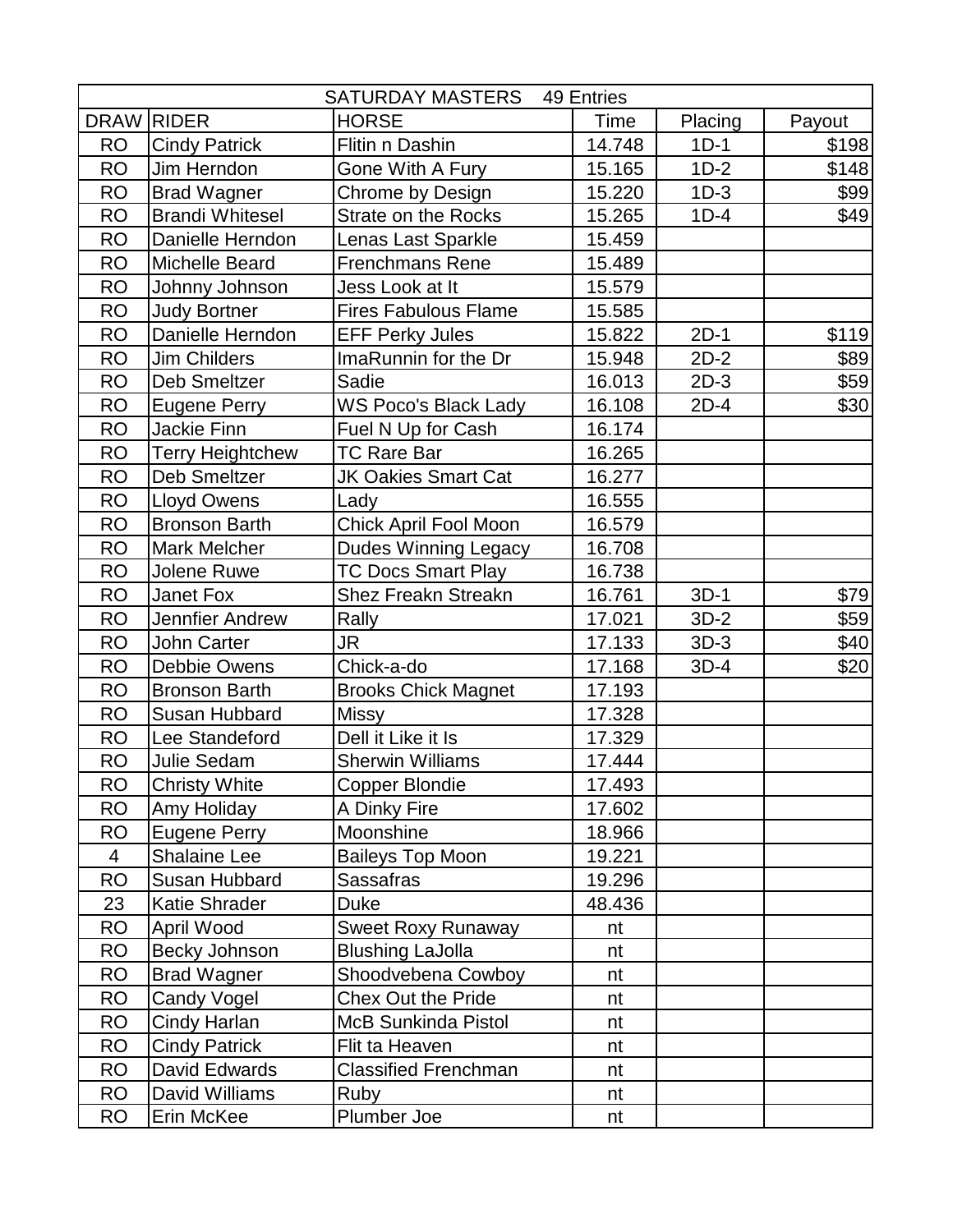| RO        | <b>Eugene Perry</b>   | <b>Hickorys Sugar Frost</b>    | nt |  |
|-----------|-----------------------|--------------------------------|----|--|
| <b>RO</b> | Georgiana Mason       | Easy as Pie                    | nt |  |
| <b>RO</b> | Jen DeMatteo          | <b>JS Freckle Flash Bailey</b> | nt |  |
| <b>RO</b> | Jennifer Warner       | Parker                         | nt |  |
| <b>RO</b> | Lyn Overholt          | <b>Too Quick to Catch</b>      | nt |  |
| <b>RO</b> | <b>Stacey Barnett</b> | Doss Tequila Bar               | nt |  |
| <b>RO</b> | Teresa Edwards        | Dancininthestarlite            | nt |  |
| <b>RO</b> | Amy Childers          | Bootsrmadeforwalkin            | nt |  |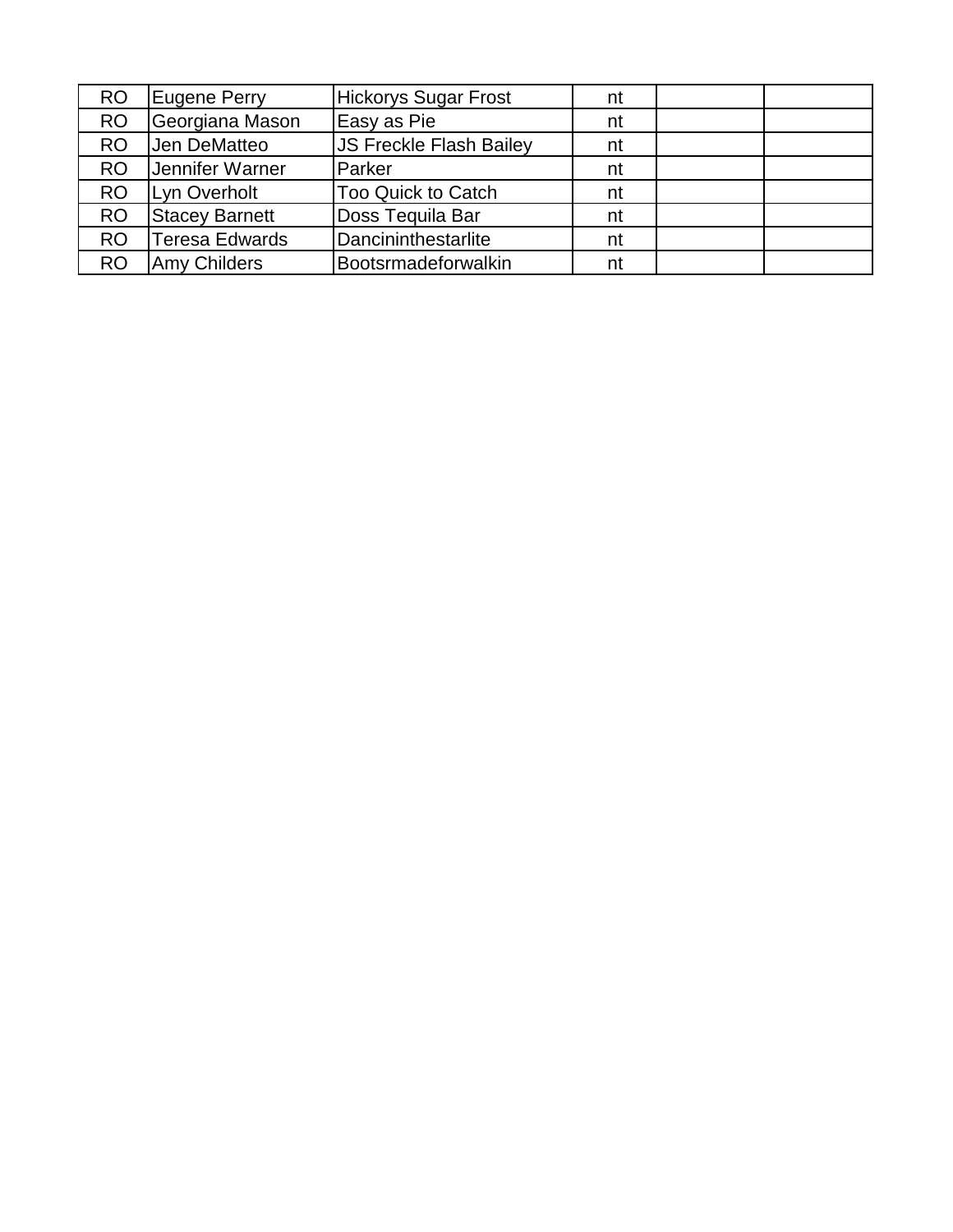|                 |                        | PeeWee<br>29 Entries       |        |              |         |        |
|-----------------|------------------------|----------------------------|--------|--------------|---------|--------|
| <b>DRAW</b>     | <b>RIDER</b>           | <b>HORSE</b>               | Time   | R/O          | Placing | Payout |
| 20              | <b>Emerson Russell</b> | Red                        | 15.454 |              | $1D-1$  | \$68   |
| $\overline{3}$  | Mia Crone              | Diamonds Excite Me         | 16.392 |              | $1D-2$  | \$45   |
| 25              | <b>Presley Clark</b>   | <b>Lucky Tobys Mistake</b> | 16.728 | $\mathsf{V}$ | $2D-1$  | \$41   |
| 30              | <b>India Kaur</b>      | <b>Beauty</b>              | 16.957 |              | $2D-2$  | \$28   |
| 11              | Annelle Jimenez        | Flynn                      | 17.786 |              | $3D-1$  | \$23   |
| $\overline{2}$  | <b>Josie Teubert</b>   | Shelby                     | 17.830 |              | $3D-2$  | \$14   |
| 10              | Collyn Rash            | <b>Skeeter</b>             | 18.130 |              | $3D-3$  | \$9    |
| 4               | Mia Dowell             | Ruby                       | 18.343 |              |         |        |
| $\overline{18}$ | <b>Jakeb Redmond</b>   | <b>Bow</b>                 | 18.498 |              |         |        |
| 12              | <b>Hunter Lange</b>    | Packin Moonshine           | 18.711 |              |         |        |
| 24              | <b>Alli Eastes</b>     | <b>Sassy Pie</b>           | 19.474 |              |         |        |
| 8               | Cash Webb              | Toby                       | 22.104 |              |         |        |
| 27              | Parker Payne           | Lucy                       | 23.620 |              |         |        |
| 1               | Aidan Canady           | Holly                      | 28.407 |              |         |        |
| 26              | <b>Wyatt Benskin</b>   | Fols Regal Honor           | 39.642 |              |         |        |
| 15              | Jacquelynn Farrand     | Paisley                    | 40.554 |              |         |        |
| $\overline{6}$  | <b>Weston Reef</b>     | Sadie                      | 42.208 |              |         |        |
| 17              | <b>Trace Bruke</b>     | Teddy                      | 46.703 |              |         |        |
| 29              | Gavan Wessel           | Flynn                      | 46.926 |              |         |        |
| 16              | <b>Holt Otten</b>      | Panda                      | 51.332 |              |         |        |
| 14              | <b>Alivia Burchett</b> | Remi                       | 51.826 |              |         |        |
| 28              | <b>Harper Rice</b>     | Pookie                     | 68.772 |              |         |        |
| $\overline{7}$  | Carlee Otten           | Panda                      | 74.158 |              |         |        |
| 9               | Aria Heath             | <b>Bella</b>               | 94.634 |              |         |        |
| 5               | <b>Kendall Farrand</b> | Paisley                    | nt     |              |         |        |
| 13              | <b>Emmery Lorenze</b>  | Selena                     | nt     |              |         |        |
| 19              | <b>Faylen Russell</b>  | <b>Ricky</b>               | nt     |              |         |        |
| 21              | Kambree Duncan         | <b>Busgy</b>               | nt     |              |         |        |
| 23              | Jozee Rash             | Izy                        | nt     |              |         |        |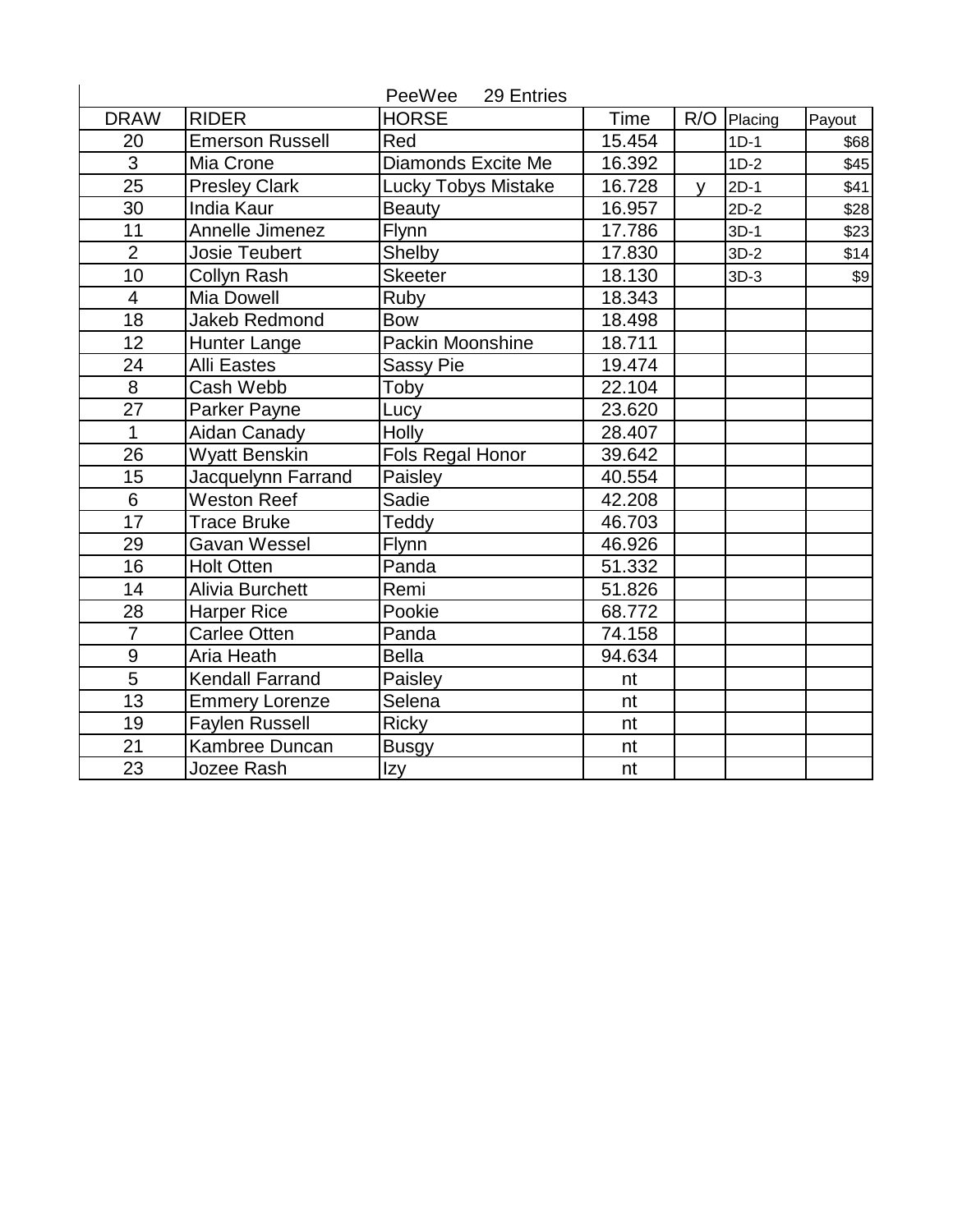|                  | <b>Front Line</b>       |                             |             |         |         |  |  |  |
|------------------|-------------------------|-----------------------------|-------------|---------|---------|--|--|--|
| <b>DRAW</b>      | <b>RIDER</b>            | <b>HORSE</b>                | <b>TIME</b> | R/O     | Placing |  |  |  |
| 23               | Amy Russell             | Red                         | 15.496      |         | $1D-1$  |  |  |  |
| 8                | <b>Breanna Keirn</b>    | <b>Mighty Be First</b>      | 15.827      |         | $1D-2$  |  |  |  |
| 18               | Jen DeMatteo            | JS Freckle Flash Bailey     | 16.128      |         | $1D-3$  |  |  |  |
| 37               | <b>Bronson Barth</b>    | ChickAprliFoolMoon          | 16.489      |         |         |  |  |  |
| 16               | <b>Chuck Springer</b>   | Gone is the Royal Snow      | 16.518      | $\circ$ | $2D-1$  |  |  |  |
| $\overline{2}$   | <b>Bronson Barth</b>    | <b>Brooks Chick Magnet</b>  | 16.718      |         | $2D-2$  |  |  |  |
| 27               | Kevin Isham             | Leggs                       | 16.773      |         | $2D-3$  |  |  |  |
| 21               | Samantha Bortner        | <b>Unos Firewater</b>       | 16.833      |         |         |  |  |  |
| 5                | Stephanie Plantz        | Huey                        | 16.989      |         |         |  |  |  |
| 10               | Valerie Lange           | A Smashed Guy               | 17.179      | o,a     |         |  |  |  |
| 20               | <b>Nick Russell</b>     | Chica                       | 17.216      |         |         |  |  |  |
| 42               | <b>Chuck Springer</b>   | Shes A Jet on Fire          | 17.260      | $\circ$ |         |  |  |  |
| 15               | <b>Kim Clark</b>        | <b>Redneck Chick Magnet</b> | 18.393      |         | $3D-1$  |  |  |  |
| 12               | Lilli Hoffman           | Chief                       | 18.785      |         | $3D-2$  |  |  |  |
| $\overline{4}$   | <b>Gabriel Williams</b> | <b>Kitkat</b>               | 18.879      |         | $3D-3$  |  |  |  |
| 28               | <b>Josh Davidson</b>    | <b>Tucker</b>               | 19.932      |         |         |  |  |  |
| 38               | Kaycie Hodge            | Lady Lynn Hancock SK        | 20.091      |         |         |  |  |  |
| 26               | Abi Sebree              | Undniablyaredman            | 20.411      |         |         |  |  |  |
| 13               | Olivia Freije           | <b>PT Cashnfirewater</b>    | 21.416      |         |         |  |  |  |
| $\boldsymbol{9}$ | <b>Christal Query</b>   | Mr Smooth Touchdown         | 22.453      |         |         |  |  |  |
| $\overline{6}$   | Kaycie Hodge            | King Fancy Jack             | 25.153      | a       |         |  |  |  |
| 1                | <b>Chelsea Colwell</b>  | Eat N Dollars               | nt          | o,a     |         |  |  |  |
| 3                | <b>Katie Shrader</b>    | <b>Duke</b>                 | nt          |         |         |  |  |  |
| $\overline{7}$   | Jennifer Warner         | Parker                      | nt          | o,m     |         |  |  |  |
| 11               | Amy Holiday             | A Dinky Fire                | nt          |         |         |  |  |  |
| 14               | Jacqueline Sekan        | Zeus                        | nt          | o,a     |         |  |  |  |
| 19               | James Evans             | <b>Jack</b>                 | nt          |         |         |  |  |  |
| 22               | Crista Gayheart         | Wayne                       | nt          |         |         |  |  |  |
| 24               | Veronica Sebree         | <b>Fran Frost</b>           | nt          |         |         |  |  |  |
| 39               | <b>Eric Warner</b>      | Blew out a Flip Flop        | SC          |         |         |  |  |  |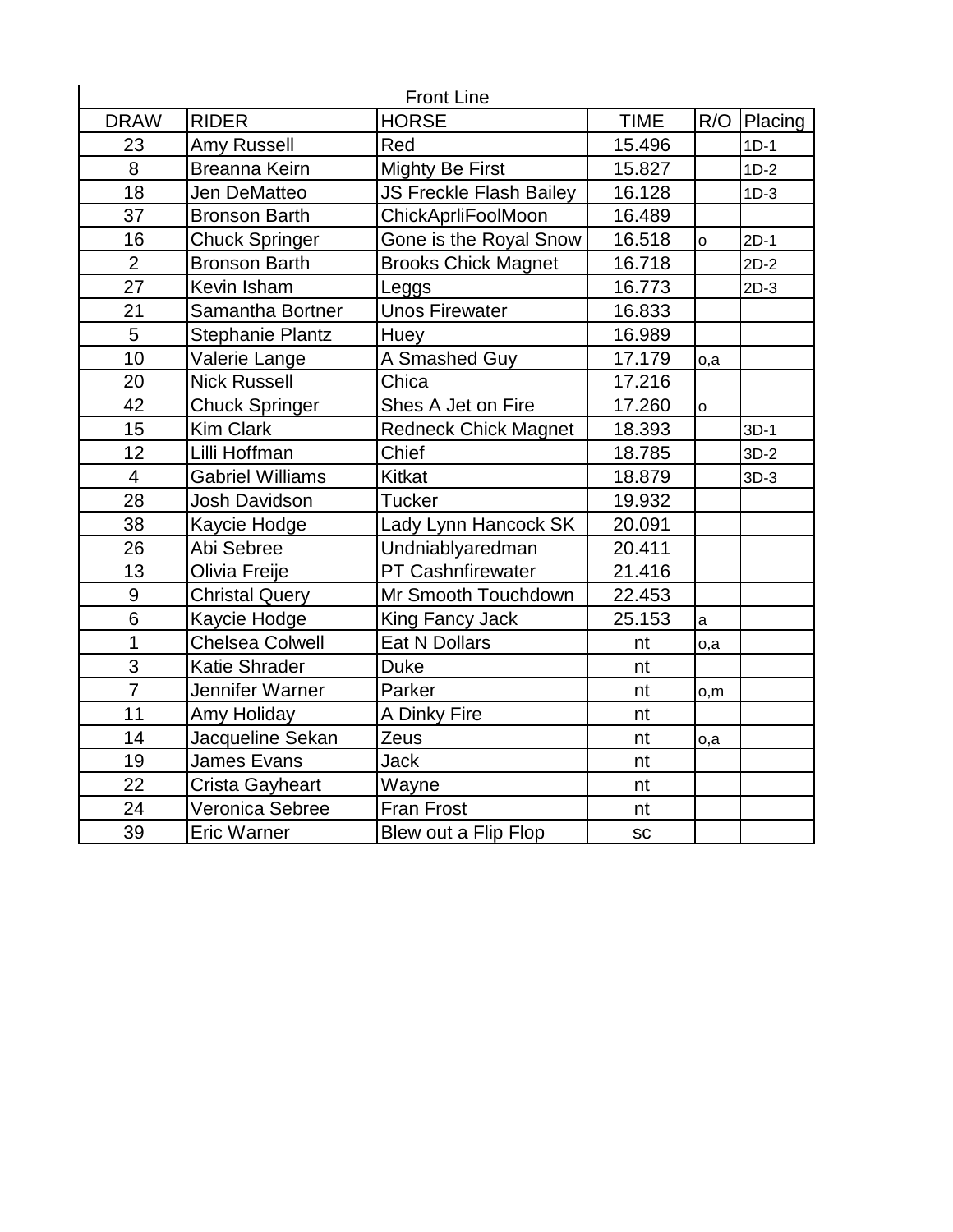| Saturday Poles 49 Entries |                           |                               |           |                          |         |             |
|---------------------------|---------------------------|-------------------------------|-----------|--------------------------|---------|-------------|
|                           | <b>DRAWRIDER</b>          | <b>HORSE</b>                  | th sidepd | Time                     | Placing | Payout      |
| $\overline{30}$           | David Edwards             | <b>Classified Frenchman</b>   |           | 19.739 1D-1              |         | \$346       |
| $\overline{38}$           | <b>Diane Shelton</b>      | A Sharp Streaker              |           | 20.587 1D-2              |         | \$283       |
| 39                        | <b>Brad Wagner</b>        | Chrome by Design              |           | 20.954 2D-1              |         | \$151       |
| 59                        | <b>Glen Law</b>           | Lettie                        |           | 21.340 2D-2              |         | \$113       |
| 14                        | <b>Lillian Pfohl</b>      | Peppy Yello Rose              |           | 21.411 2D-3              |         | \$76        |
| 21                        | <b>Brad Wagner</b>        | Shoodvebena Cowboy            |           | 21.563 2D-4              |         | \$38        |
| $\overline{12}$           | Mia McCoy                 | <b>Seductive Firewater</b>    | v         | 21.610                   |         |             |
| 31                        | Samantha Swank            | <b>JD Firewater Redneck</b>   | v         | 21.882 3D-1              |         | \$101       |
| $\overline{26}$           | <b>Bailee Johnson</b>     | Shez aSlick Roar              |           | 21.964 3D-2              |         | \$76]       |
| $\overline{17}$           | <b>Sydney Staley</b>      | Chatter                       | v         | 22.124 3D-3              |         | \$50        |
| $\overline{11}$           | Abi Sebree                | <b>Fran Frost</b>             |           | 22.301 3D-4              |         | $\sqrt{25}$ |
| $\overline{4}$            | <b>Bailee Johnson</b>     | Taxi                          |           | 22.330                   |         |             |
| $\overline{25}$           | Mikeala Hook              | <b>Taste of Honey</b>         |           | 22.684                   |         |             |
| $\overline{35}$           | <b>Garrett Parks</b>      | <b>Glitter Cat</b>            | y         | 22.753                   |         |             |
| 16                        | <b>Mia Crone</b>          | <b>Diamonds Exicte Me</b>     | v         | 22.929                   |         |             |
| $\overline{9}$            | Georgiana Mason           | Easy as Pie                   |           | 23.213                   |         |             |
| 34                        | Morgan Byer               | <b>Never Say Sorry</b>        |           | 23.545                   |         |             |
| $\overline{37}$           | <b>Chuck Springer</b>     | Shes a Jet on Fire            |           | 23.580                   |         |             |
| $\overline{15}$           | Kaylee Nicole Weaver      | <b>One Smart PeptoCat</b>     | V         | 23.582                   |         |             |
| 33                        | Ronnie Washburn           | <b>Hoss</b>                   |           | 23.835                   |         |             |
| $\overline{13}$           | <b>Hannah Lewis</b>       | Rockin Banana Pepper          | v         | 23.973                   |         |             |
| 10                        | <b>Emra Dowell</b>        | A Perky Frenchgirl            | y         | 24.216                   |         |             |
| $\overline{24}$           | Morgan Robinson           | <b>Jerry Lee</b>              | v         | 24.386                   |         |             |
| $\overline{28}$           | Lilli Hoffman             | Chief                         |           | 26.221                   |         |             |
| 19                        | Annelle Jimenez           | Flynn                         | v         | 26.558                   |         |             |
| $\overline{8}$            | <b>Ava Richards</b>       | Whiskey                       | v         | 27.027                   |         |             |
| $\overline{42}$           | <b>Alli Eastes</b>        | Sassy Pie                     | v         | 27.655                   |         |             |
| 62                        | <b>Courtney Benter</b>    | <b>Cee Sparks Fly</b>         | v         | 29.764                   |         |             |
| 1                         | David Edwards             | <b>Classied Can Boogie</b>    |           | nt                       |         |             |
| $\overline{2}$            | <b>Courtney Benter</b>    | Cee My Shiney Hiney           | v         | nt                       |         |             |
| $\overline{3}$            | <b>Carley Turak</b>       | <b>CK Grey Goose</b>          |           | nt                       |         |             |
| $\overline{5}$            | Jennifer Warner           | Parker                        |           | nt                       |         |             |
| $\overline{6}$            | Samantha Swank            | Creepin With a Gun            | v         | nt                       |         |             |
| 7                         | Mandy Isham               | Gracie                        |           | nt                       |         |             |
| $\overline{18}$           | <b>Chuck Springer</b>     | Gone is the Roval Snow        |           | $\overline{\mathsf{nt}}$ |         |             |
| $\overline{20}$           | <b>Stephanie Nidiffer</b> | Mozart                        |           | nt                       |         |             |
| $\overline{23}$           | <b>Skyler Parr</b>        | Rita                          | y         | nt                       |         |             |
| $\overline{27}$           | <b>Bryant Menkedick</b>   | Twist                         | <b>y</b>  | nt                       |         |             |
| 29                        | <b>Olivia Demoret</b>     | Winkie                        | y         | nt                       |         |             |
| $\overline{32}$           | <b>Molly Lagenour</b>     | Hazel                         |           | nt                       |         |             |
| 36                        | <b>Chloe Cruz</b>         | <b>Gentlemens Golden Luck</b> | y         | nt                       |         |             |
| $\overline{41}$           | <b>Lileane Sageser</b>    | Willis                        | y         | nt                       |         |             |
| 43                        | Aston Jordan              | Zip                           |           | nt                       |         |             |
| 44                        | <b>Colton Layton</b>      | <b>NC Trinity Can Fly</b>     |           | nt                       |         |             |
| 55                        | <b>Mlley Gilbreath</b>    | <b>JK Perky Streaker</b>      | у         | nt                       |         |             |
| 60                        | Kaylee Nicole Weaver      | Moxie                         | y         | nt                       |         |             |
| 61                        | Samantha Swank            | <b>Bullys Special Perk</b>    | V         | nt                       |         |             |
|                           | <b>Olivia Demoret</b>     | Oliver                        | У         | nt                       |         |             |
| 63                        |                           |                               |           |                          |         |             |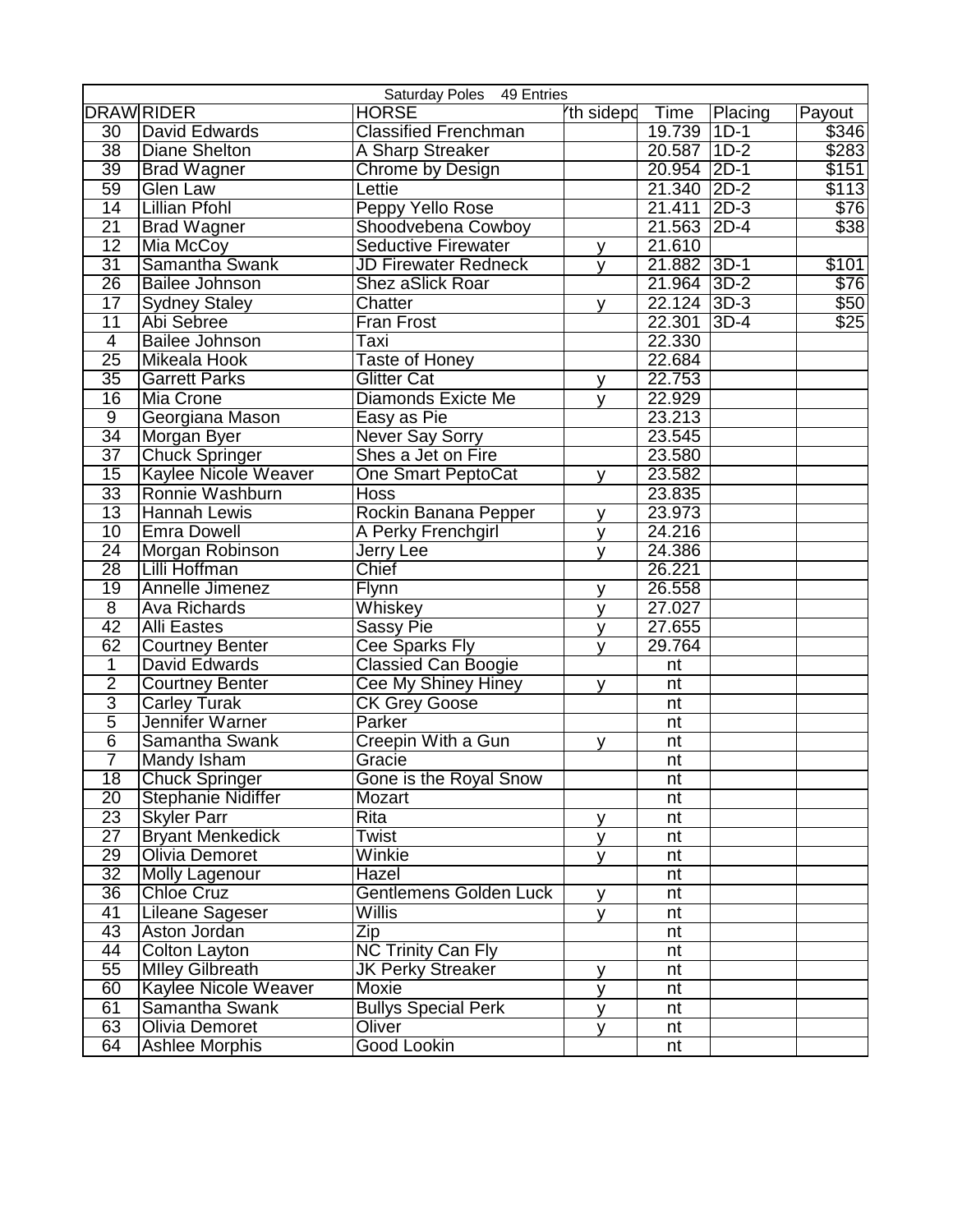|                          | Saturday Youth Poles Sidepot 24 Entries |                               |        |         |        |  |
|--------------------------|-----------------------------------------|-------------------------------|--------|---------|--------|--|
| <b>DRAW</b>              | <b>RIDER</b>                            | <b>HORSE</b>                  | Time   | Placing | Payout |  |
| 7                        | Mia McCoy                               | <b>Seductive Firewater</b>    | 21.610 | $1D-1$  | \$55   |  |
| $\overline{2}$           | Samantha Swank                          | <b>JD Firewater Redneck</b>   | 21.882 | $1D-2$  | \$33   |  |
| 13                       | <b>Sydney Staley</b>                    | Chatter                       | 22.124 | $1D-3$  | \$22   |  |
| 19                       | <b>Garrett Parks</b>                    | <b>Glitter Cat</b>            | 22.753 | $2D-1$  | \$33]  |  |
| 9                        | Mia Crone                               | Diamonds Exicte Me            | 22.929 | $2D-2$  | \$20   |  |
| 6                        | Kaylee Nicole Weaver                    | One Smart Peptocat            | 23.582 | $2D-3$  | \$13   |  |
| $\overline{\mathcal{A}}$ | <b>Hannah Lewis</b>                     | Rockin Banana Pepper          | 23.973 | $3D-1$  | \$22   |  |
| 12                       | <b>Emra Dowell</b>                      | A Perky Frenchgirl            | 24.216 | $3D-2$  | \$13   |  |
| 15                       | Morgan Robinson                         | Jerry Lee                     | 24.386 | $3D-3$  | \$9    |  |
| 14                       | <b>Annelle Jimenez</b>                  | Flynn                         | 26.558 |         |        |  |
| 24                       | <b>Ava Richards</b>                     | Whiskey                       | 27.027 |         |        |  |
| 21                       | <b>Alli Eastes</b>                      | <b>Sassy Pie</b>              | 27.655 |         |        |  |
| 10                       | <b>Courtney Benter</b>                  | Cee Sparks Fly                | 29.764 |         |        |  |
| 1                        | Samantha Swank                          | <b>Bullys Special Perk</b>    | nt     |         |        |  |
| 3                        | Samantha Swank                          | Creepin With a Gun            | nt     |         |        |  |
| 5                        | Kaylee Nicole Weaver                    | Moxie                         | nt     |         |        |  |
| 8                        | <b>Courtney Benter</b>                  | Cee My Shiney Hiney           | nt     |         |        |  |
| 11                       | <b>Miley Gilbreath</b>                  | <b>JK Perky Streaker</b>      | nt     |         |        |  |
| 16                       | <b>Bryant Menkedick</b>                 | Twist                         | nt     |         |        |  |
| 17                       | <b>Chloe Cruz</b>                       | <b>Gentlemens Golden Luck</b> | nt     |         |        |  |
| 18                       | Lileane Sageser                         | Willis                        | nt     |         |        |  |
| 20                       | Olivia Demoret                          | Winkie                        | nt     |         |        |  |
| 22                       | Olivia Demoret                          | Oliver                        | nt     |         |        |  |
| 23                       | <b>Skyler Parr</b>                      | Rita                          | nt     |         |        |  |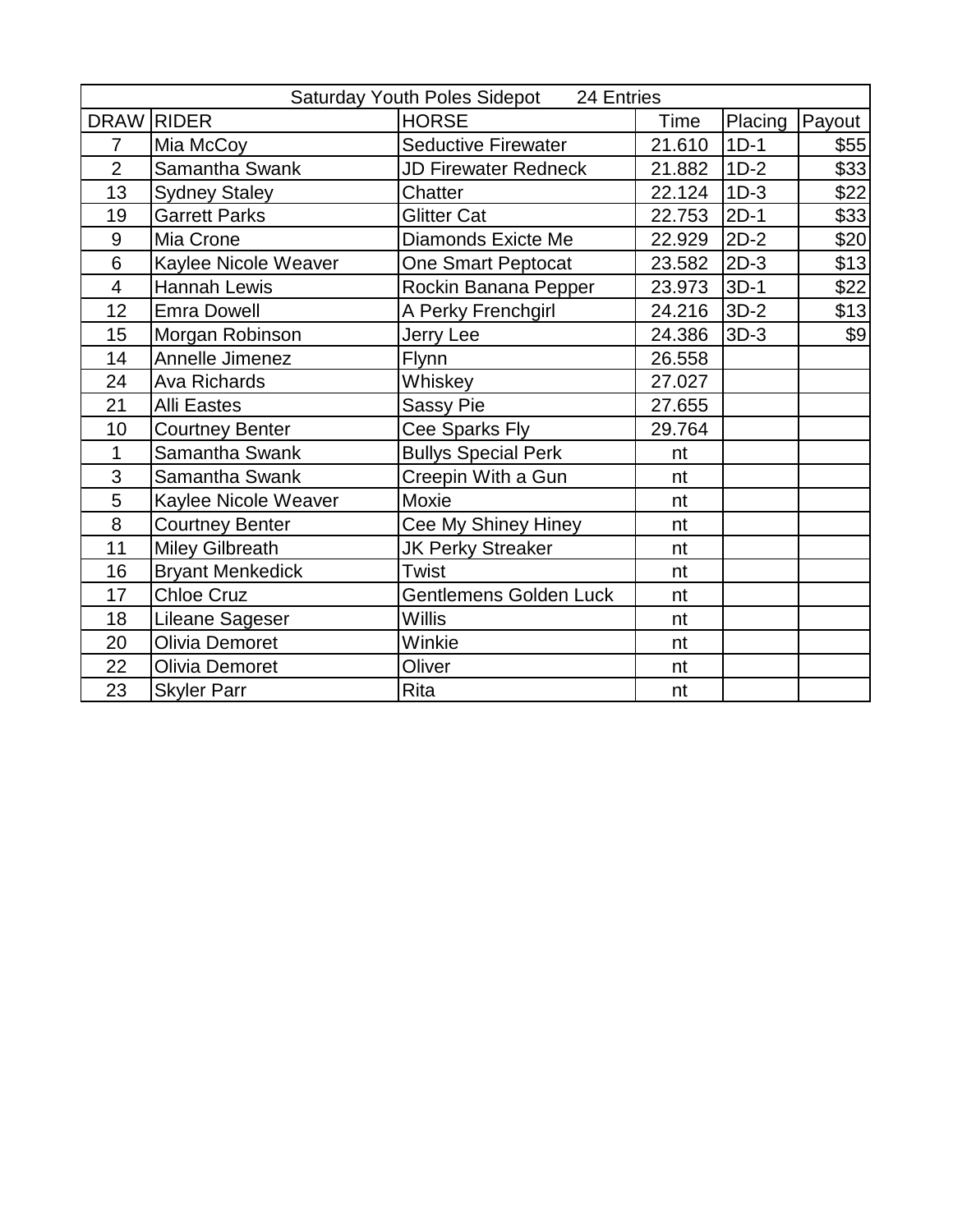| <b>DRAW</b>    | <b>RIDER</b>                 | Saturday Flag<br>53 Entries<br><b>HORSE</b> | <b>ON/OFF</b> | <b>Time</b> | Placing | Payout |
|----------------|------------------------------|---------------------------------------------|---------------|-------------|---------|--------|
| 47             | Gary Layton                  | Chickaboom                                  | off           | 6.925       | $1D-1$  | \$340  |
| 36             | James Denton                 | Twister                                     | off           | 7.145       | $1D-2$  | \$255  |
|                | Kyle Springer                | CJ                                          | on            | 7.146       | $1D-3$  | \$221  |
| 46             | <b>Allan Hendley</b>         | Magic                                       | off           | 7.250       | $1D-4$  | \$187  |
| 17             | <b>Billy Hatzman</b>         | Cash Money                                  | off           | 7.257       | $1D-5$  | \$170  |
| $\overline{2}$ | Ronnie Washburn              | Rat                                         | off           | 7.294       | $1D-6$  | \$136  |
| 19             | Lauri Mack                   | Smokin Habanero                             | off           | 7.431       | $2D-1$  | \$111  |
| 49             | <b>Wade Parks</b>            | <b>Six</b>                                  | off           | 7.437       | $2D-2$  | \$102  |
| 3              | Dwight Hendrix               | Si                                          | off           | 7.483       | $2D-3$  | \$93   |
| 16             | Ty McCory                    | Monkey                                      | off           | 7.571       | $3D-4$  | \$85   |
| 27             | Kevin Isham                  | Amarillio                                   | off           | 7.634       |         |        |
| $\overline{7}$ | Dakota Holman                | Wayne                                       | off           | 7.666       |         |        |
| 25             | <b>Chuck Springer</b>        | Shes a Jet on Fire                          | off           | 7.707       |         |        |
| 29             | <b>Steve Hilleson</b>        | Sniper                                      | off           | 7.768       |         |        |
| $\overline{4}$ | Bryan Isham                  | Captain                                     | off           | 7.781       |         |        |
| 32             | <b>Braxton Rogers</b>        | Spurr                                       | off           | 7.790       |         |        |
| 11             | <b>Steve Hilleson</b>        | Marty                                       | off           | 7.815       |         |        |
| 41             | <b>Garrett Parks</b>         | <b>Glitter Cat</b>                          | off           | 8.265       |         |        |
| 20             | TJ Klockenga                 | Frankie                                     | off           | 8.556       |         |        |
| 13             | Lily Sagaser                 | <b>Willis</b>                               | off           | 9.390       |         |        |
| 8              | Johnny Johnson               | I be a Jaguar                               | off           | 12.027      |         |        |
| 35             | Gary Layton                  | Indy Go Moon                                | off           | 12.073      |         |        |
| 33             | Kylie Springer               | Lady                                        | off           | 12.155      |         |        |
| 45             | Kylie Springer               | JJ                                          | off           | 12.177      |         |        |
| 24             | Dwight Hendrix               | <b>Streak</b>                               | off           | 12.230      |         |        |
| 40             | <b>Miller Countess</b>       | Call Me No Chrome                           | off           | 12.234      |         |        |
| 34             | <b>Allan Hendley</b>         | Red                                         | off           | 12.289      |         |        |
| 26             | Bryan Isham                  | Quixote                                     | off           | 12.331      |         |        |
|                | Dakota Holman                | Dan                                         | on            | 12.467      |         |        |
| 38             | Makenzie Henshilwood Gambler |                                             | off           | 12.493      |         |        |
| 28             | <b>BJ</b> Butler             | Parkay                                      | off           | 12.522      |         |        |
| 21             | Chelsie Webb                 | Fancy                                       | off           | 12.534      |         |        |
| 10             | Danielle Klockenga           | Honey                                       | off           | 12.543      |         |        |
| 51             | <b>Rusty Lowe</b>            | <b>Okey Dashin</b>                          | off           | 12.569      |         |        |
| 9              | <b>Mark Shonkwiler</b>       | Peppy                                       | off           | 12.834      |         |        |
| 6              | Kevin Isham                  | Leggs                                       | off           | 12.847      |         |        |
| 37             | Jennifer Hendley             | Gypsy                                       | off           | 13.046      |         |        |
| 42             | Colton Layton                | <b>NC Trinity Can Fly</b>                   | off           | 13.236      |         |        |
| $\mathbf{1}$   | <b>Terry Clark</b>           | <b>Redneck Chick Magnet</b>                 | off           | 13.752      |         |        |
| 18             | Jeanette Shonkwiler          | Me Shay                                     | off           | 13.952      |         |        |
| 31             | Ally Barga                   | Digger                                      | off           | 14.053      |         |        |
| 23             | Bo Davidson                  | <b>Tucker</b>                               | off           | 14.250      |         |        |
| 50             | Ashton Jordan                | Zip                                         | off           | 14.293      |         |        |
| 22             | <b>Buddy McCory</b>          | T                                           | off           | 17.201      |         |        |
| 5              | <b>Chuck Springer</b>        | Gone is the Royal Snow                      | off           | 17.295      |         |        |
| 12             | Chris Trone                  | <b>Bugs</b>                                 | off           | 17.525      |         |        |

Barrels 4 Badges Cloverdale, IN May 14, 2022